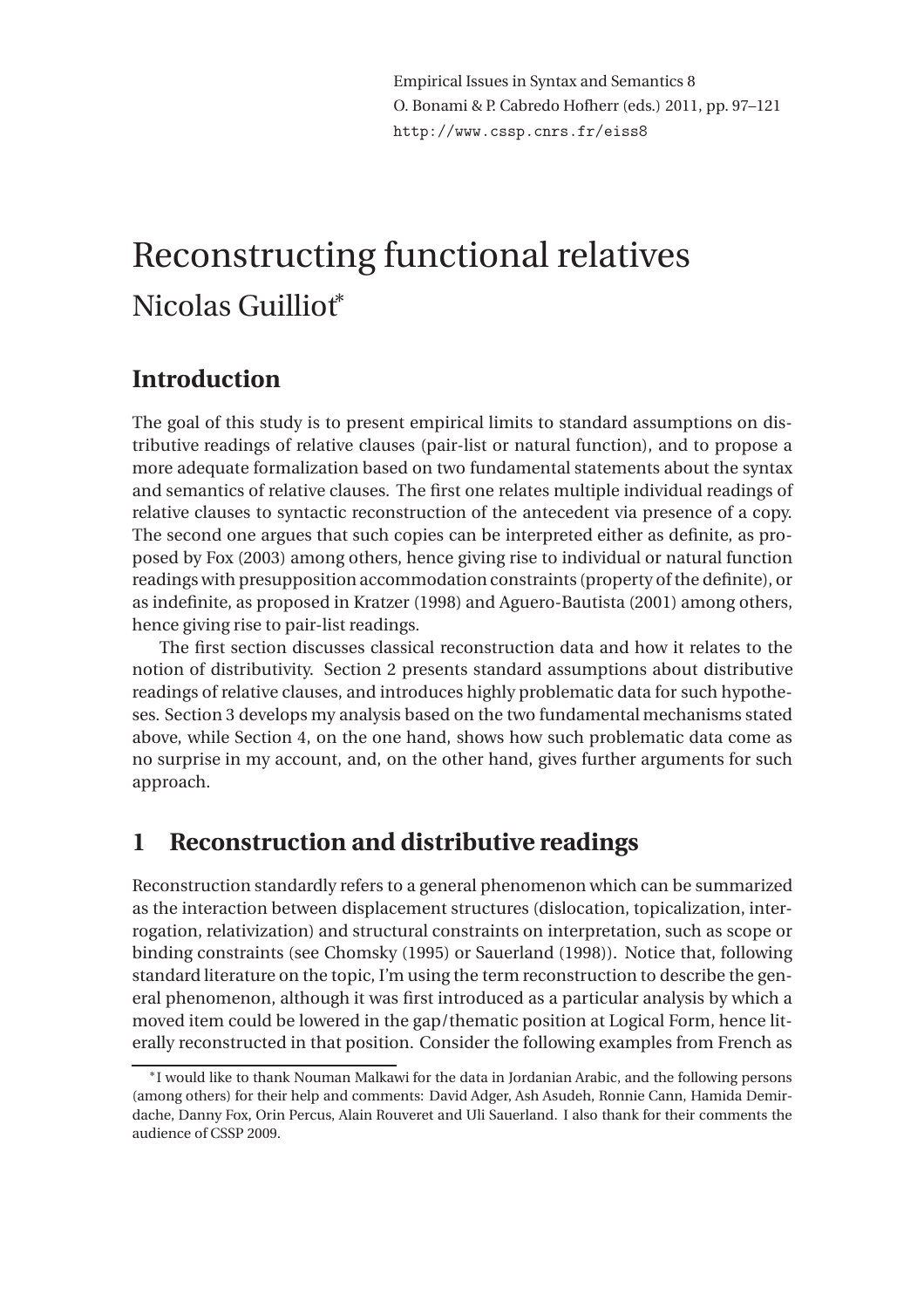an illustration of the phenomenon, where distributive readings occur with interrogative structures:<sup>1</sup>

(1) *A: Quelle femme*<sup>1</sup> *est-ce que tu* which woman is-it that you have said that each *as dit que chaque homme* man *inviterait* would-invite *\_*1*?* A: 'Which woman did you say that each man would invite?'

*B: Son épouse.* his wife B: 'His wife'

- (2) *A: Quelle photo*<sup>1</sup> *de lui*<sup>2</sup> *est-ce que tu* which picture of him is-it that you think that each *penses que chaque homme*<sup>2</sup> man *a* has torn *déchirée \_*1*?* A: 'Which picture of him(self) do you think that each man tore?'
	- *B: Celle* that-one of his wedding *de son mariage.* B: 'The one from his wedding'

(1) and (2) correspond to what Engdahl (1980) or Jacobson (1999) call functional questions as they can have a distributive reading of the *wh-* constituent with respect to the universal quantifier. The availability of functional answers in (1) and (2) clearly show the existence of the distributive reading of the questions. As proposed by several authors, that distributive reading in both examples can be seen as cases of reconstruction.

### **1.1 Scope reconstruction: distributive reading of indefinites**

The distributive reading of (1) can be seen as following from a reconstruction effect on the peripheral consituent *quelle femme* ('which woman'), and more precisely from the indefiniteness property of that constituent.<sup>2</sup> Such an example then illustrates what is standardly referred to as scope reconstruction in the sense that the indefinite *quelle femme* appearing at the left edge can be interpreted as if it were (at least partially) 'reconstructed' in its thematic position, i.e. within the scope of the quantified expression *chaque homme* ('each man'). The interpretation of an indefinite within the (syntactic) scope of a universal quantifier gives rise to a distributive reading mapping every man to a possibly different woman. Evidence for this is given by the contrast between the following examples:

<sup>&</sup>lt;sup>1</sup>Notice here that the availability of a distributive reading extends to parallel examples with negative quantifiers.

 ${}^{2}$ For more arguments to analyze interrogative constituents as indefinites, see Reinhart (1997) among others.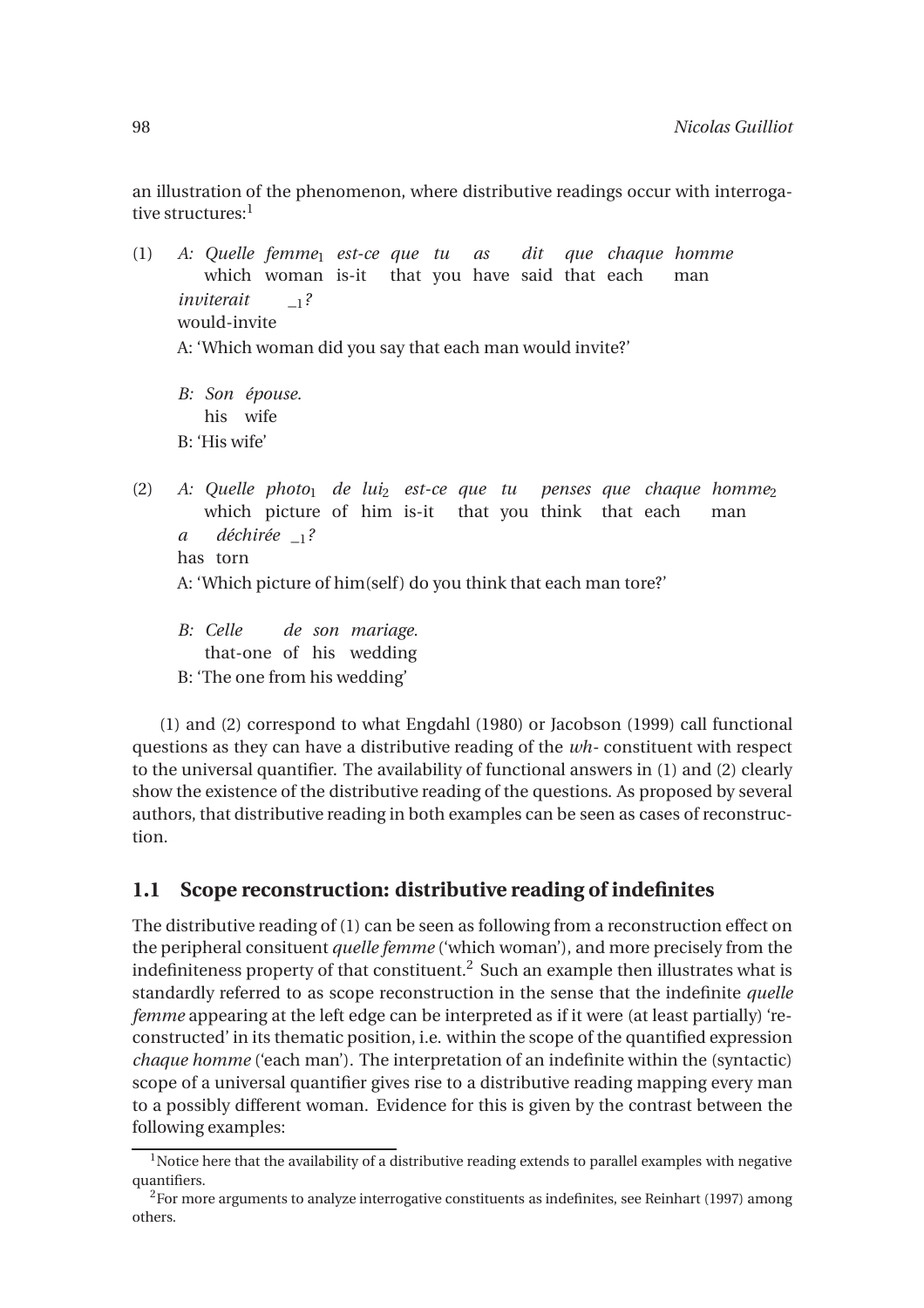- (3) (a) *Chaque homme a* each man has said that-he would-invite a *dit qu'il inviterait une femme.* woman 'Each man said that he would invite a woman.'
	- (b) *Une femme a* a woman has said that you had invited each *dit que tu avais invité chaque homme.* man 'A woman said you had invited each man.'

When the universal quantifier takes scope over the indefinite *une femme* ('a woman'), as in (3a), the latter can be understood to refer to a different woman respective to every man. But when the indefinite is forced to take scope over the universal quantifier, as in (3b), then the distributive reading disappears and only the individual reading is available. The generalization can be stated as follows:

(4) *The distributive (multiple individual) reading of an indefinite is tied to its narrow scope with respect to a universal quantifier in syntax (or at LF).*

Coming back to the example in (1), notice that the distributive reading is indeed available. Partial reconstruction $^3$  in the thematic position then comes as a way of getting the indefinite within the scope of the universal quantifier, hence predicting the distributive reading.

#### **1.2 Binding Reconstruction: bound variable reading**

Similarly, (2) also illustrates reconstruction, and more precisely binding reconstruction. In that sentence, the pronoun *lui* ('him') can crucially be interpreted as a variable bound by the quantified expression *chaque homme* ('every man'). Again, the availability of that reading might appear surprising if we assume that the bound variable reading of a pronoun is syntactically constrained in the following way:

(5) *Constraint on Bound Variable Anaphora:*

An anaphoric expression can be interpreted as a variable bound by a quantifier iff it is syntactically bound (c-commanded and coindexed) by that quantifier.

The example in (2) then argues for (binding) reconstruction of the displaced constituent in order for the pronoun *lui* ('him') to be interpreted within the scope of the universal quantifier.

#### **1.3 Distributivity: natural vs pair-list (PL) function**

A further distinction within distributive readings is the one given in Sharvit (1999) between pair-list function readings on the one hand, and natural function readings on the other. Consider again the example in (1) repeated below, and the two alternative answers corresponding to distributive readings:

 $3$ Reconstruction within interrogative structures is commonly assumed to be partial, as the interrogative element (i.e. *quel* 'which') is *also* interpreted in the peripheral position to get the standardly assumed semantics for the question as a set of propositions. For more details, see Karttunen (1977). Partial reconstruction can be contrasted with total reconstruction where the displaced constituent would only be interpreted in the base position.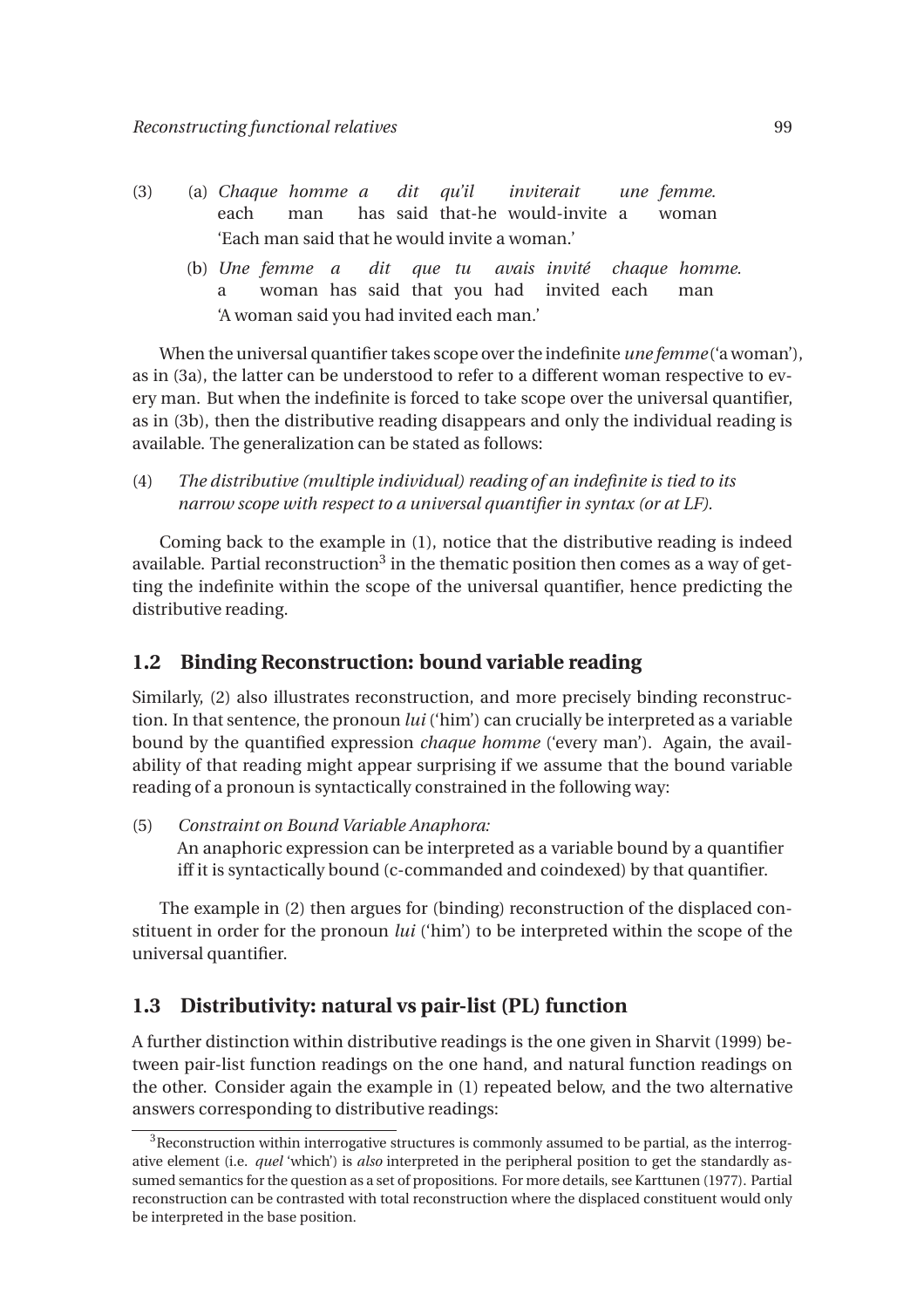- (6) A: *Quelle femme*<sup>1</sup> *est-ce que tu as dit que chaque homme inviterait \_*1*?* A: 'Which woman did you say that each man would invite?'
	- (a) Natural function answer: B: *Son épouse.* B: 'His wife'
	- (b) Pair-list function answer: B: *Pour Paul, c'est Marie; (pour) Jean, Suzanne;...* B: 'For Paul, it is Mary; (for) John, Suzann;...'

One question arises at this stage: why should we posit a clear distinction between those two distributive readings? Interestingly enough, the natural and pair-list function readings are very similar in the sense that a natural function does also provide a list of pairs of individuals.

However, one argument for such distinction is given by Sharvit (1999): the fact that the two readings are not equally available. Crucially indeed, Sharvit (1999) provides contexts which only allow for the natural function reading, but not the pair-list function. One such context is tied to presence of a negative quantifier. Consider the following example from French which corresponds to a very similar example from Hebrew given in Sharvit (1999):

- (7) *A: Quelle femme est-ce qu'aucun homme n'a* which woman is-it that-no man *Neg*-has invited *invitée?* A: 'Which woman did no man invite?'
	- (a) B: *Marie.*
	- (b) B: *Sa mère.* B: 'His mother.'
	- (c) B: *\*Pour Jean, c'est Marie; Fred, Justine; Benoît, Valérie.* B: \*'For Jean, it is Marie; Fred, Justine; Benoît, Valérie.'

Although both the individual answer in (7a) and the natural function answer in (7b) are available, the pair-list function answer in (7c) is not an option anymore. In other words, negative quantifiers seem to ban the pair-list reading of the question, the only distributive reading being the natural function. Such example then gives more credit to a clear distinction between the two distributive readings.

# **2 Relative clauses: assumptions and paradoxes**

Having settled some fundamental assumptions about reconstruction and how it relates to distributive readings, we are now in a position to tackle the main topic of the paper: distributive (multiple individual) readings of relative clauses. Consider the following example as an illustration of the phenomenon: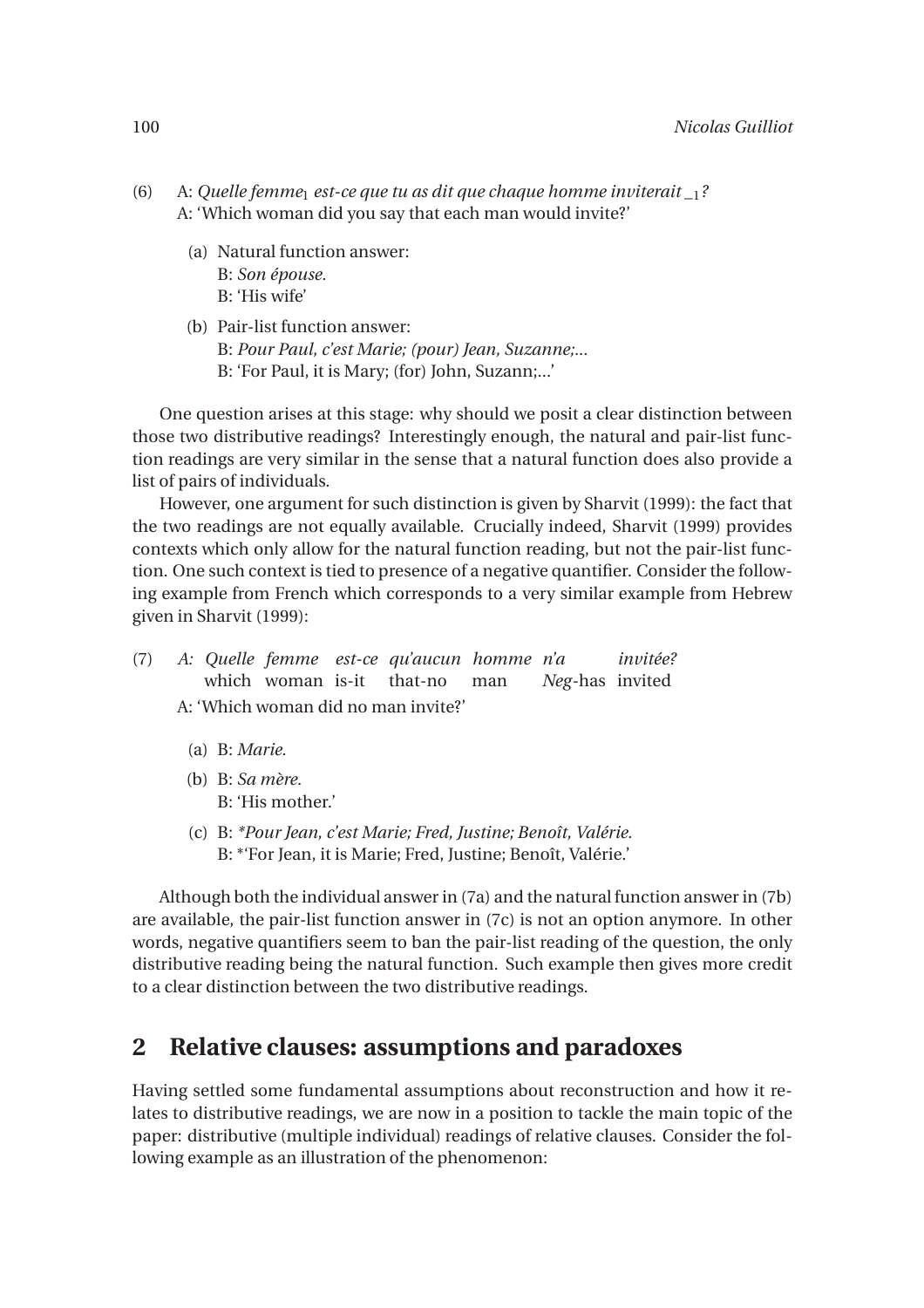(8) *Nous avons contacté le* we have called the patient that each *patient que chaque médecin s'est* doctor *Refl*-is seen *vu attribuer.* assign 'We called the patient each doctor was assigned.'

In the same way that questions can somehow be interpreted as either individual or distributive (be it pair-list or natural function), similar readings seem to occur with relative clauses. The individual reading of (8) corresponds to a context referring to a unique patient for the set of doctors, i.e. a context in which only one person was called in the end. But crucially, the sentence also allows for a distributive reading of the relative clause and its antecedent. In other words, a context in which there is a different (and specific) patient for each doctor would also make the sentence true, i.e. a context in which several persons were contacted in the end.<sup>4</sup>

Two major assumptions about such distributive readings of relative clauses have been proposed in the literature. The first one given in Sharvit (1999) tries to build on the distinction between pair-list and natural function readings. The second one proposed by Alexopoulou and Heycock (2002) relates such distributive readings of relative clauses to the presence of the external definite determiner. The following sections first develop those two assumptions in more details, before introducing novel data that clearly seem to disprove such hypotheses.

#### **2.1 Pair-list vs natural function readings**

Sharvit (1999)'s work on multiple individual readings of relative clauses builds on her initial distinction between the two kinds of distributive readings, pair-list versus natural function. She considers examples from Hebrew like the following one:

 $(10)$  *ha-iSa*<sub>2</sub> the-woman *Op* every man *Se kol gever*<sup>1</sup> *hizmin* <sup>2</sup> *hodeta lo*1*.* invited thanked him 'The woman every man<sub>1</sub> invited thanked him<sub>1</sub>.'

(b) *L'impact sur les marchés financiers de la politique que mènerait chaque candidat commence à nourrir les notes de recherche des banques d'investissements américaines.* (8 avril 2004)

'The impact on financial markets of the policy that each candidate would defend is now feeding the research notes of American banks.'

<sup>&</sup>lt;sup>4</sup>As such readings may not be natural for the reader, consider the following examples taken from the newspaper *Le Monde* which confirm the availability of distributive readings with relative clauses. I thank the reviewers of this paper for providing these attested examples.

<sup>(9) (</sup>a) *Les études faites sur la pénurie de logements avaient seulement jusqu'ici porté sur les besoins de l'ensemble de la population, sans distinguer les difficultés que rencontrait chaque catégorie de Français.* (31 janvier 2003) 'Studies about the lack of housing only delt with the overall needs of the population so far, without any distinction based on the difficulties that each category/class of French people was confronted with.'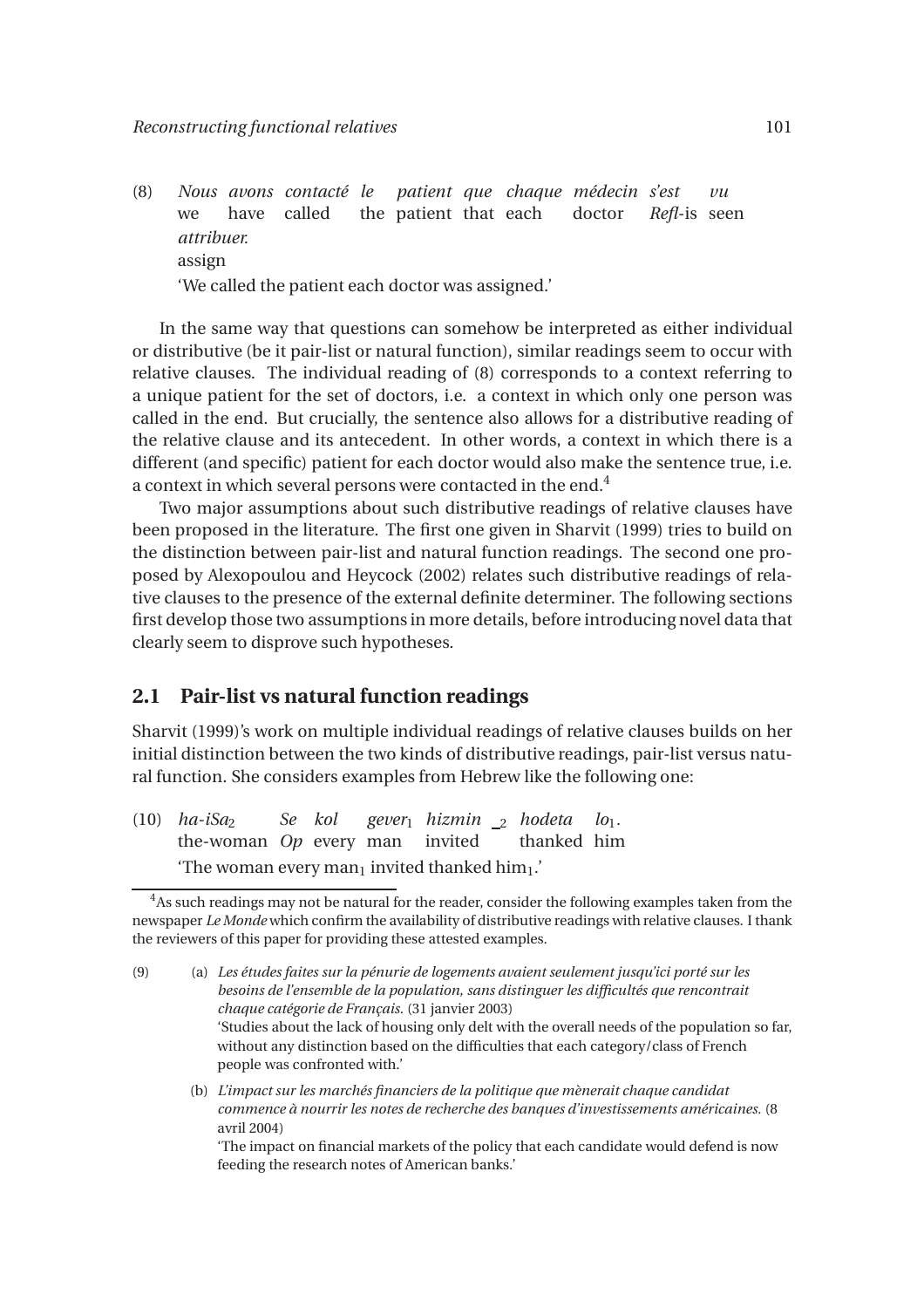Sharvit (1999) argues that the relative clause in (10) allows for a distributive reading relating a different 'woman' for 'every man'. Confirmation for this reading, according to her, comes from the availability for a covariant/distributive interpretation of the pronoun *lo* 'him' in the matrix, which can refer back to 'every man'. Notice here that such a distributive reading of the pronoun cannot be seen as a case of bound variable anaphora (recall the constraint on the availability of such an interpretation, stated in (5)), but rather corresponds to a case of *donkey* or E-type anaphora as described in Evans (1980).

More precisely, Sharvit (1999) further makes a strong assumption about such distributive readings of the relative clause in (10), which can be stated as follows:

**Hypothesis #1:** *the multiple individual reading of a relative clause corresponds to a pair-list (function) interpretation of that relative (and crucially not a natural function one), at least when the matrix sentence is predicative.*<sup>5</sup>

Two empirical arguments are provided in favor of such an assumption. The first one builds on the use of negative quantifiers, the second one concerns the case of resumption.

The first piece of evidence in favor of Hypothesis #1 is related to the availability of distributive readings with negative quantifiers. Recall indeed that negative quantifiers only allow for a natural function reading, as shown by the possible answers for (7) repeated below:

- (11) A: *Quelle femme est-ce qu'aucun homme n'a invitée?* A: 'Which woman did no man invite?'
	- (a) B: *Marie.*
	- (b) B: *Sa mère.* B: 'His mother.'
	- (c) B: *\*Pour Jean, c'est Marie; Fred, Justine; Benoît, Valérie.* B: \*'For Jean, it is Marie; Fred, Justine; Benoît, Valérie.'

Negative quantifiers clearly ban the pair-list answer, hence the pair-list reading. Now consider the use of a negative quantifier within a relative clause:

- (12) (a) *J'ai* I-have torn *déchiré la photo* the picture that-no *qu'aucun homme n'avait* man *Neg*-had chosen *choisie.* 'I tore the picture that no man had chosen.'
	- (b)  $*ha-iSa<sub>2</sub>$ the-woman *Op* no man *Neg* invited *Se af gever*<sup>1</sup> *lo hizmin \_*<sup>2</sup> *higia* arrived without-him  $bil'ad-av_1$ . \*'The woman no man<sub>1</sub> invited arrived without him<sub>1</sub>.'

Very strikingly, neither the French nor the Hebrew example allows for a distributive reading in that predicative sentence. Confirmation for this comes from the fact

<sup>&</sup>lt;sup>5</sup>The case of equative/specificational sentences will be discussed in Section 4.5.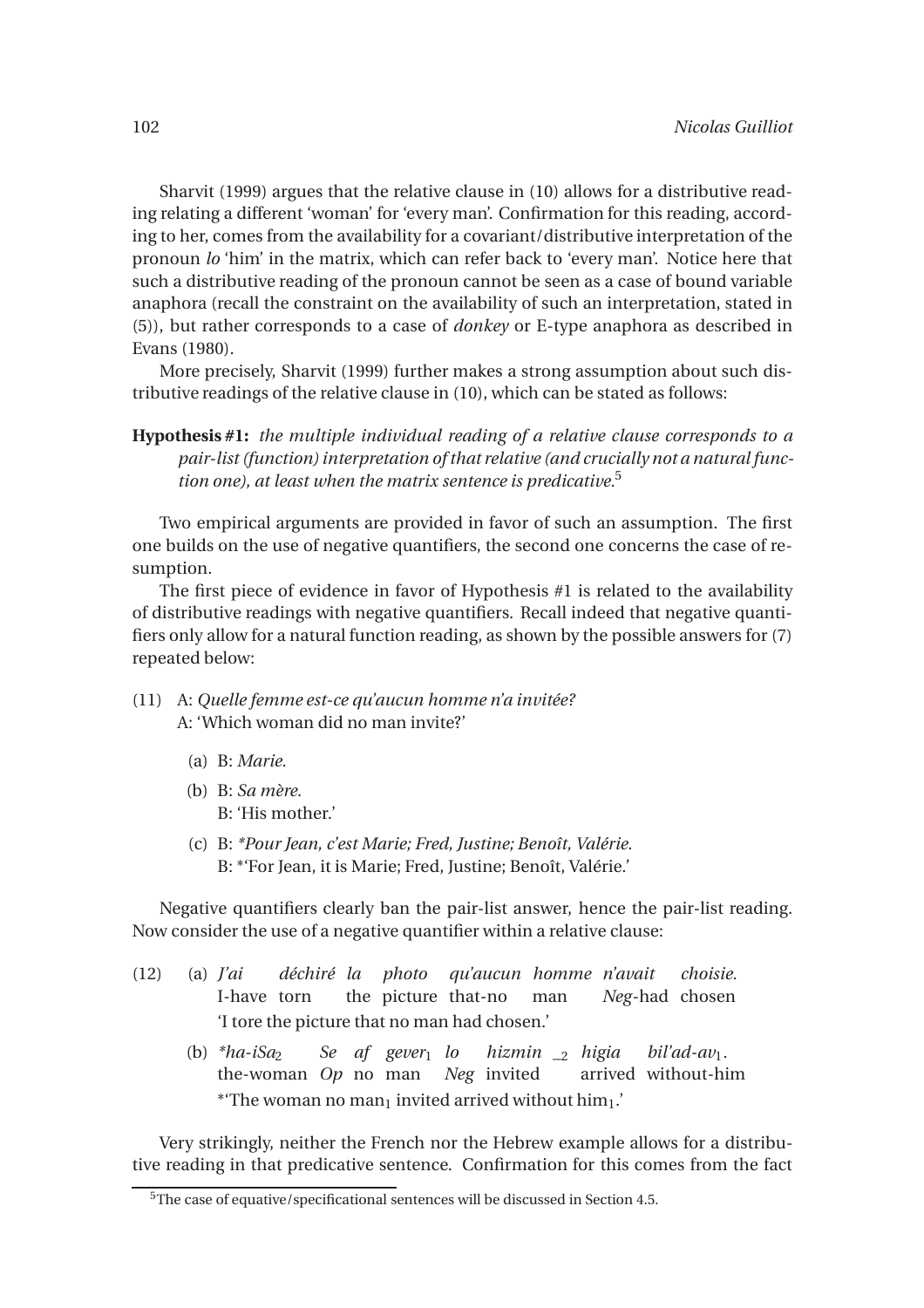that the pronominal element *-av* in the example from Hebrew can no longer be interpreted as covariant. The absence of the distributive reading in those sentences is a direct consequence of Hypothesis #1. The argument goes as follows. Relative clauses in predicative sentences only allow for a pair-list interpretation; but that interpretation is banned with negative quantifiers; it logically follows that no distributive reading can occur in (12). In other words, if relative clauses licensed natural function readings, the distributive reading should be available with both types of quantifiers, which is clearly not the case.

The second argument in favor of Hypothesis #1 is highly similar as it introduces another context traditionally considered to ban the pair-list interpretation: resumption. Consider indeed the following example in Hebrew:

- (13) *A: Ezyo* which woman every man invite.*past-3s* her *iSa kol gever hizmin ota?* A: (lit.) 'Which woman did every man invite her?'
	- (a) *B: Et im-o. acc* mother-his B: 'His mother.'
	- (b) *B: \*Yosi et Gila; Rami et* Yosi *acc* Gila Rami *acc* Rina *Rina...* B: \*'Yosi, Gila; Rami, Rina'

As first noticed by Sharvit (1999), in the same way that negative quantifiers block the pair-list reading, that reading also disappears when resumption is at stake, i.e. when a pronoun is introduced in the 'gap' position. More precisely, adding the object pronoun *ota* ('her') resuming the *wh-* element *ezyo iSa* ('which woman') suffices to ban the pair-list answer.

Very interestingly, adding a resumptive pronoun in the relativized site of a relative clause leads to a similar effect. The multiple individual reading of the relative clause seems to disappear, as shown by the following example: $6$ 

 $(14)$  ??*ha-iSa*<sub>2</sub> the-woman *Op* every man *Se kol gever*<sup>1</sup> *hizmin ota*<sup>2</sup> *hodeta* invited her thanked him  $l_{01}$ . (lit.) 'The woman every man<sub>1</sub> invited her thanked him<sub>1</sub>.'

Again, the absence of the multiple individual reading for the relative clause is correlated with the unavailability of the covariant reading for the pronoun *lo* ('him'). Hypothesis #1 now accounts for the fact that only the individual reading will be an option, as such structures induce a pair-list reading (and crucially not a natural function reading), but that reading is blocked by resumption in the relativized site.

 $6$ Grammaticality judgments come from Sharvit (1997). Notice that she further indicates that distributive readings of relative clauses with resumption seem more readily available when a context is given to the speakers that clearly favors the distributive reading: '(it) becomes more acceptable if the previous discourse establishes a mapping between men and the women they invited'.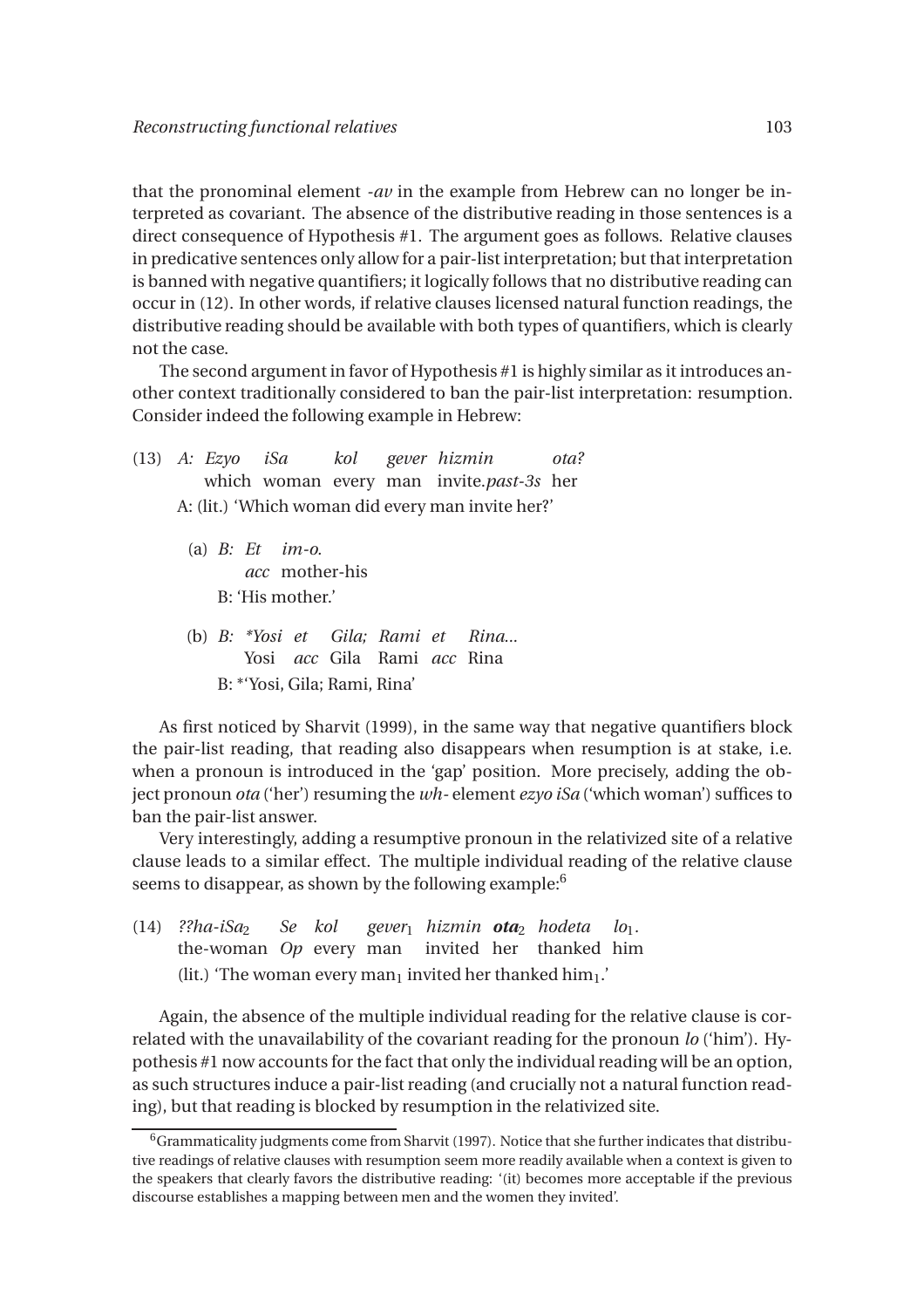To summarize, the absence of multiple individual reading of relative clauses with negative quantifiers and/or resumption provides strong empirical support for Hypothesis #1, i.e. the fact that relative clauses in predicative sentences can only induce one type of distributive reading, the pair-list reading. Two natural predictions that such an assumption makes is the fact that multiple individual readings of relative clauses should never occur in presence of either a negative quantifier or a resumptive pronoun in the relativized position.

#### **2.2 Definite vs indefinite antecedents**

Alexopoulou and Heycock (2002) also discuss the availability of distributive readings with relative clauses, and propose another restriction on such readings based on a fundamental property of the antecedent of the relative clause, whether it is indefinite or definite. The first aim of their study is to provide arguments against Bianchi (1995)'s approach to contrasts such as the one given below: $^7$ 

- (15) (a) *The secretary called the two patients that every doctor will examine tomorrow.*
	- (b) *The secretary called two patients that every doctor will examine tomorrow.*

As noticed by Bianchi (1995), only (15a) allows for a multiple individual reading of the relative clause and its antecedent mapping *two* different *patients* to *every doctor*. Such distributivity is clearly not available in (15b). Bianchi (1995) proposes an account of the contrast based on the notion of reconstruction. More precisely, the cardinal *two* in (15a) could be reconstructed in the relativized site as a case of scope reconstruction leading to wide-scope of the universal quantifier over the cardinal expression. $8$  This scope configuration leads to the distributive reading. As for (15a) however, the cardinal *two* now behaves as the external determiner of the relative clause, and as such, could not be reconstructed in the relativized site, hence predicting the absence of a distributive reading.

Alexopoulou and Heycock (2002) argue against such an account based on reconstruction of the cardinal, as the same contrast holds in similar examples without any cardinal. Consider indeed the following contrast:

- (16) (a) *We contacted the patient each doctor was assigned.*
	- (b) *?We contacted a patient each doctor was assigned.*

(16a) allows for a multiple individual reading of the relative clause and its antecedent whereas only the individual reading prevails in (16b). Alexopoulou and Heycock (2002) further claim that the contrasts do not result from the (un)availability of reconstruction, but rather from a crucial distinction between relative clauses headed by a definite antecedent and relative clauses headed by an indefinite antecedent:

 $7$ The examples in (15) correspond to English translations to similar examples from Italian introduced by Bianchi (1995).

<sup>&</sup>lt;sup>8</sup>Notice here that Bianchi (1995)'s account builds on Kayne (1994)'s structural approach to relative clauses, called the head-raising analysis, in which the restriction of the antecedent itself moves. Also notice that Section 3.2.1 will provide an alternative way to get reconstruction in relative clauses.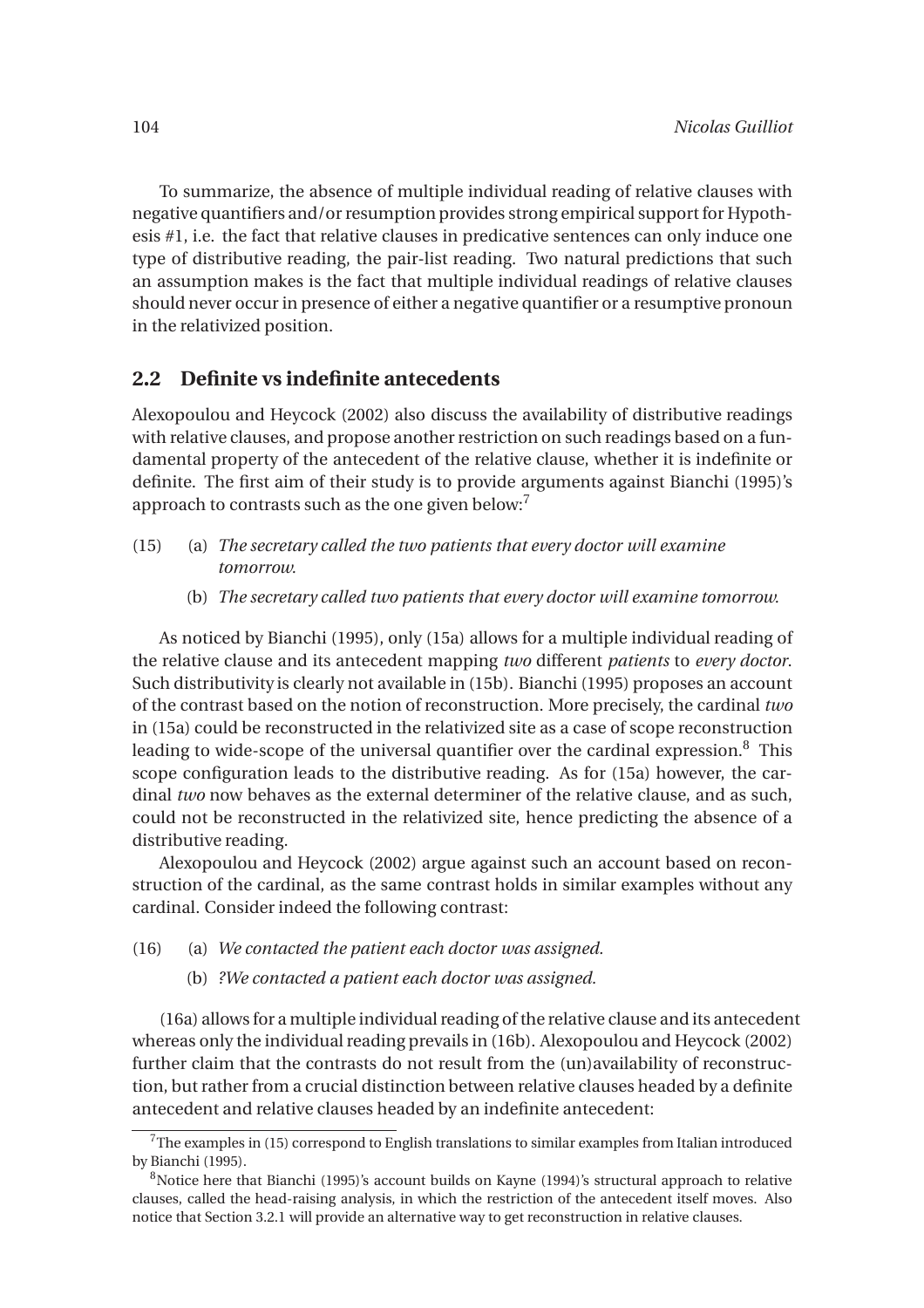**Hypothesis #2:** *the distributive reading of a relative clause and its antecedent is crucially tied to the presence of the definite determiner.*<sup>9</sup>

Again, a natural prediction comes out from Hypothesis #2: the fact that the multiple individual reading of a relative clause and its antecedent should never occur with indefinite antecedents, but only with definite antecedents.

#### **2.3 Paradoxes: binding reconstruction**

This section introduces data which, according to us, cast doubt on the two hypotheses stated above. Recall indeed that both assumptions make strong predictions as to when a distributive reading of a relative clause should be available, or more precisely should *not* be available. Sharvit (1999)'s claim predicts that a distributive reading could never occur when either a negative quantifier or resumption appears within the relative clause. Alexopoulou and Heycock (2002)'s claim also predicts that the distributive reading of a relative clause should not be available when it is introduced by an indefinite determiner. As will be shown, all the paradoxical data introduced in this section have a fundamental common property: they all correspond to cases of binding reconstruction.

Considering first Sharvit (1999)'s claim and its logical consequence, the following data from French, English and Jordanian Arabic seem highly problematic:<sup>10</sup>

- (17) (a) *J'ai* I-have torn *déchiré la photo de lui*<sup>1</sup> *qu'aucun homme*<sup>1</sup> *n'avait* the picture of him that-no man *Neg*-had *choisie.* chosen 'I tore the picture of him(self ) no man had chosen.'
	- (b) *The picture<sub>2</sub> of himself*<sub>1</sub> *which no candidate*<sub>1</sub> *liked*  $\frac{1}{2}$  *ruined his*<sub>1</sub> *career.*
	- (c)  $S-Surah<sub>2</sub>$ the-picture of *taba*Q*at* P*ibin-ha*<sup>1</sup> *illi* son-his that every employee bring.*past.3s.*-it *kul mwazaf `* <sup>1</sup> Z*ab-ha*<sup>2</sup>  $riz\$ give-back.*passive* to-him.  $l$ - $uh_1$ . 'The picture of his $<sub>1</sub>$  son that every employee<sub>1</sub> brought (it) was given back</sub> to him1.'

The example (17a) from French allows for a distributive reading of the relative clause, on a par with the availability of the bound variable reading of *lui* ('him'), being bound by *aucun homme* 'no man'. Consider for example a context with three men in the room, each one being told to choose pictures of himself among several ones (one picture of his childhood, one of his wedding, one with his family). Under such a context, the

<sup>&</sup>lt;sup>9</sup>More precisely, Alexopoulou and Heycock (2002)'s analysis is indebted to Loebner (1985)'s work on what he calls *functional concepts* and how such concepts crucially rely on the presence of the definite determiner/property. For more details, see Alexopoulou and Heycock (2002).

 $10(17b)$  from English was originally given by Alexopoulou and Heycock (2002) as a challenge for Sharvit (1999)'s analysis, and (17c) from Jordanian Arabic comes from a parallel study of resumption developed with Nouman Malkawi.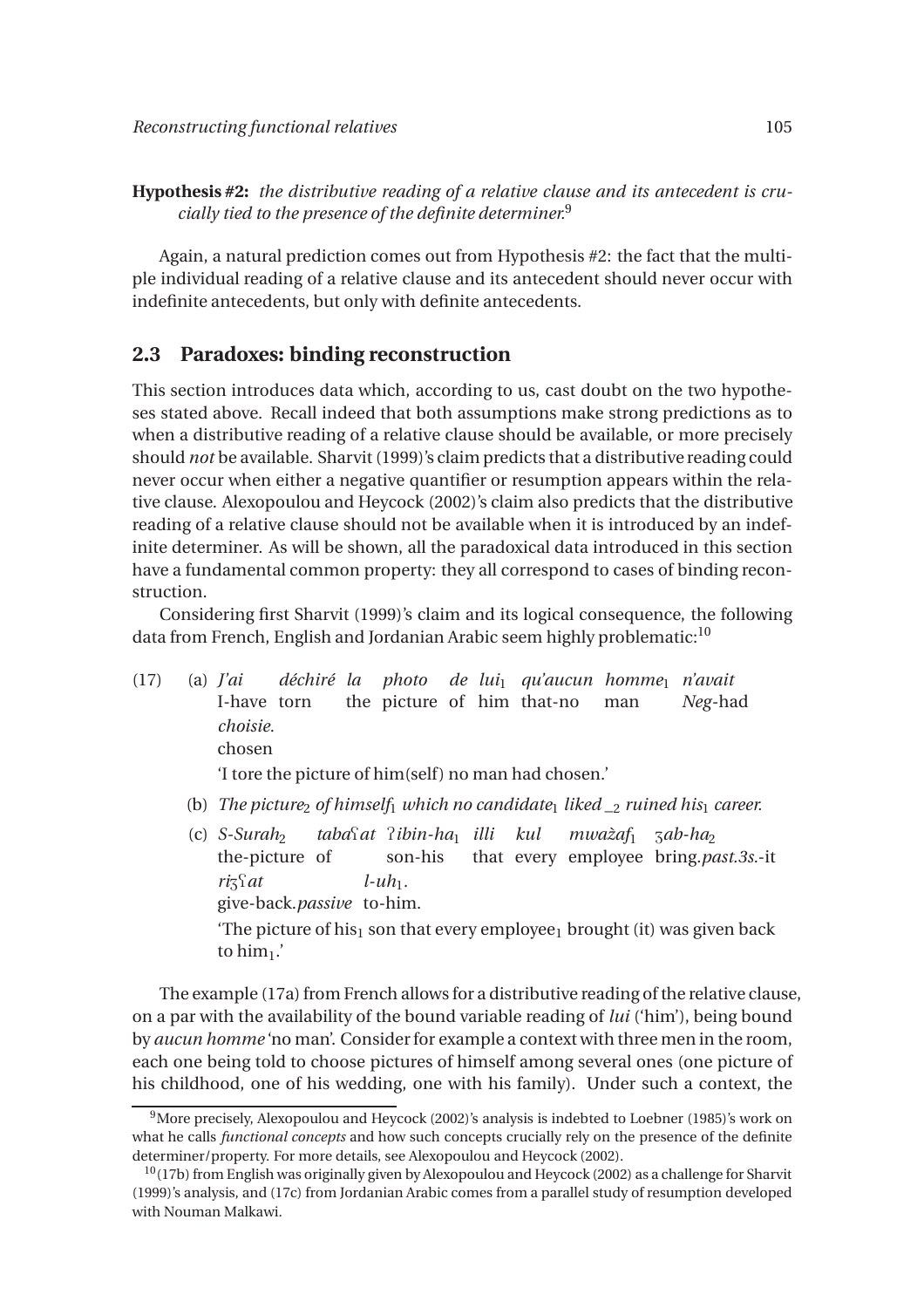sentence more or less states that, for each of those men, there was one picture of his that he had not chosen and that I tore, for example the picture of his wedding. Notice that this distributive reading of the relative clause (mapping a different picture with respect to every man) is completely unexpected with a negative quantifier like *aucun homme* 'no man'. If only a pair-list reading could give rise to distributivity of the relative clause, presence of the negative quantifier should ban any distributive reading of that sentence, contrary to fact.

The example (17b) from English is very similar, as the predicative sentence also allows for a distributive reading of the relative clause despite presence of a negative quantifier. And confirmation for that reading in the example comes from the availability of both the bound variable reading of *himself* and the covariant (E-type) interpretation of the possessive *his*.

The piece of data from Jordanian Arabic in (17c) goes against the second prediction of Sharvit (1999)'s claim, the fact that distributive readings of relative clauses should never occur when resumption appears in the relativized position. Again, this prediction is not borne out if we consider the availability of the distributive reading in (17c) despite presence of the resumptive clitic *-ha* in the relativized position. That the multiple individual reading of the relative is present is correlated with the availability of both the bound variable reading of *-ha* ('his') and the covariant (E-type) interpretation of the clitic *-hu* ('him').

Now considering Alexopoulou and Heycock (2002)'s claim based on the distinction between definite and indefinite antecedents of relative clauses, empirical data from French as in (18) clearly go against the prediction that it makes. Recall indeed that Alexopoulou and Heycock (2002)'s approach predicts that indefinite antecedents should never allow for a distributive reading.

(18) *Marie a* Mary has hung *accroché au* to-the wall a *mur une photo de lui*<sup>1</sup> *que chaque* picture of him that each *homme*<sup>1</sup> *avait choisie.* man had chosen 'Mary displayed on the wall a picture of  $\lim(\text{self})_1$  each man<sub>1</sub> had chosen'

But crucially in (18), multiple individual reading of the relative clause and its antecedent seems more easily available, although the antecedent is indefinite. Consider again a context with three men in the room, each one being told to choose pictures of himself among several ones (one picture of his childhood, one of his wedding, one with his family). The example then just states that one picture was displayed for each man, for example the picture of his wedding (if it was chosen by all of them). Notice again that the unexpected distributive reading is correlated with the bound variable interpretation of *lui*, being bound by *chaque homme*.

Having introduced crucial data that seem incompatible with both Sharvit (1999) and Alexopoulou and Heycock (2002)'s assumptions about distributive readings of relative clauses, notice that they all share a fundamental property though: presence of an anaphoric expression in the antecedent of the relative clause. In other words, such data can all be seen as cases of binding reconstruction in the sense that the anaphoric expression can be interpreted as variable bound by the quantified expression although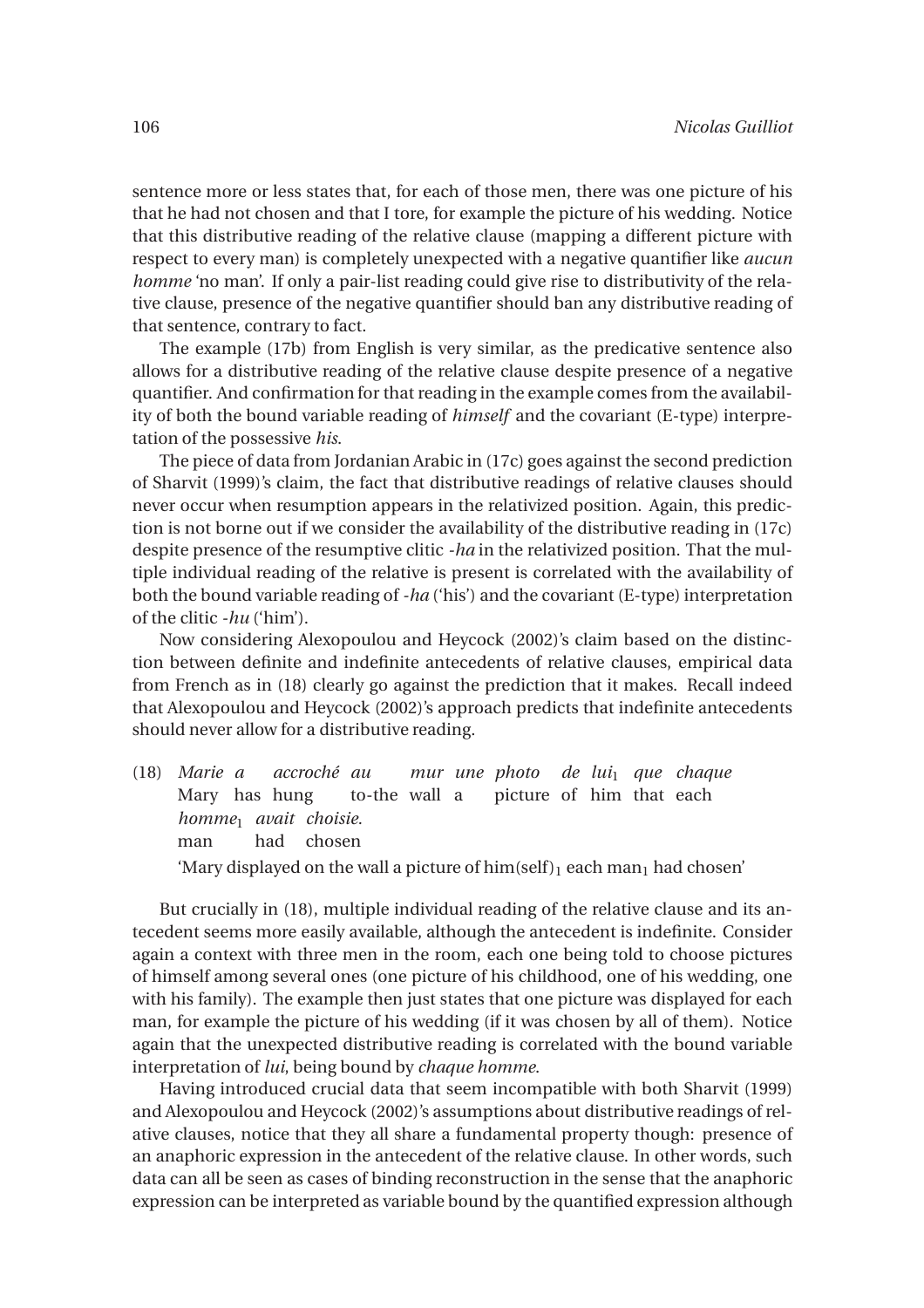it does not appear within the scope of that quantifier on the surface. Such examples thus appear very similar to classical reconstruction data such as (2) repeated below:

(19) *Quelle photo*<sub>1</sub> *de lui*<sub>2</sub> *est-ce que tu penses que chaque homme*<sub>2</sub> *a déchirée*  $\frac{1}{2}$ ? 'Which picture of him(self) do you think that each man tore?'

Building on that common property of those examples, I argue that a proper analysis of distributive readings of relative clauses should somehow be linked to the reconstruction phenomenon. This will be developed in the following sections.

### **3 The Account...**

The major claim of the analysis proposed in this paper is the following:

(20) *Distributive readings of displaced constituents correspond to reconstructed readings of that constituent, be it with interrogation, dislocation or even relativization.*

The account is presented in two steps. I first introduce my general account of reconstruction, as developed in Guilliot (2006) and Guilliot and Malkawi (2009), and based on two fundamental assumptions, one syntactic, the other semantic. I will then try to show how such an account could be extended to relative clauses, and how it predicts when a multiple individual reading is available with such constructions.

### **3.1 ...of Reconstruction...**

Before introducing my two fundamental assumptions to account for reconstruction of displaced constituents, first notice that this phenomenon is not restricted to the gap strategy where the displaced constituent just leaves a gap in its thematic position, but also extends to the resumptive strategy where a pronoun resumes the displaced constituent in the thematic position. Reconstruction cases with both strategies are given below:

(21) Gap strategy (with interrogation):

- (a) *Quelle photo*<sup>1</sup> *de lui*<sup>2</sup> *chaque homme*<sup>2</sup> *a-t-il déchirée \_*1*?* which picture of him each man has-he torn 'Which picture of his did each man tear?'
- (b) *Which woman*<sub>1</sub> *did each man invite*  $\frac{1}{2}$ ?
- (22) Resumptive strategy (with interrogation<sup>11</sup> and dislocation<sup>12</sup>):

<sup>&</sup>lt;sup>11</sup>The question mark on the grammaticality judgment for (22b) does not relate to the distributive reading, but more broadly to the presence of resumption which French speakers do not always accept in questions, or at least consider as marginal.

 $12$ Notice that I consider dislocation as a case of resumption, following a standard trend in generative grammar. But resumption is sometimes defined in a more restricted way, so as to include only relative clauses and questions.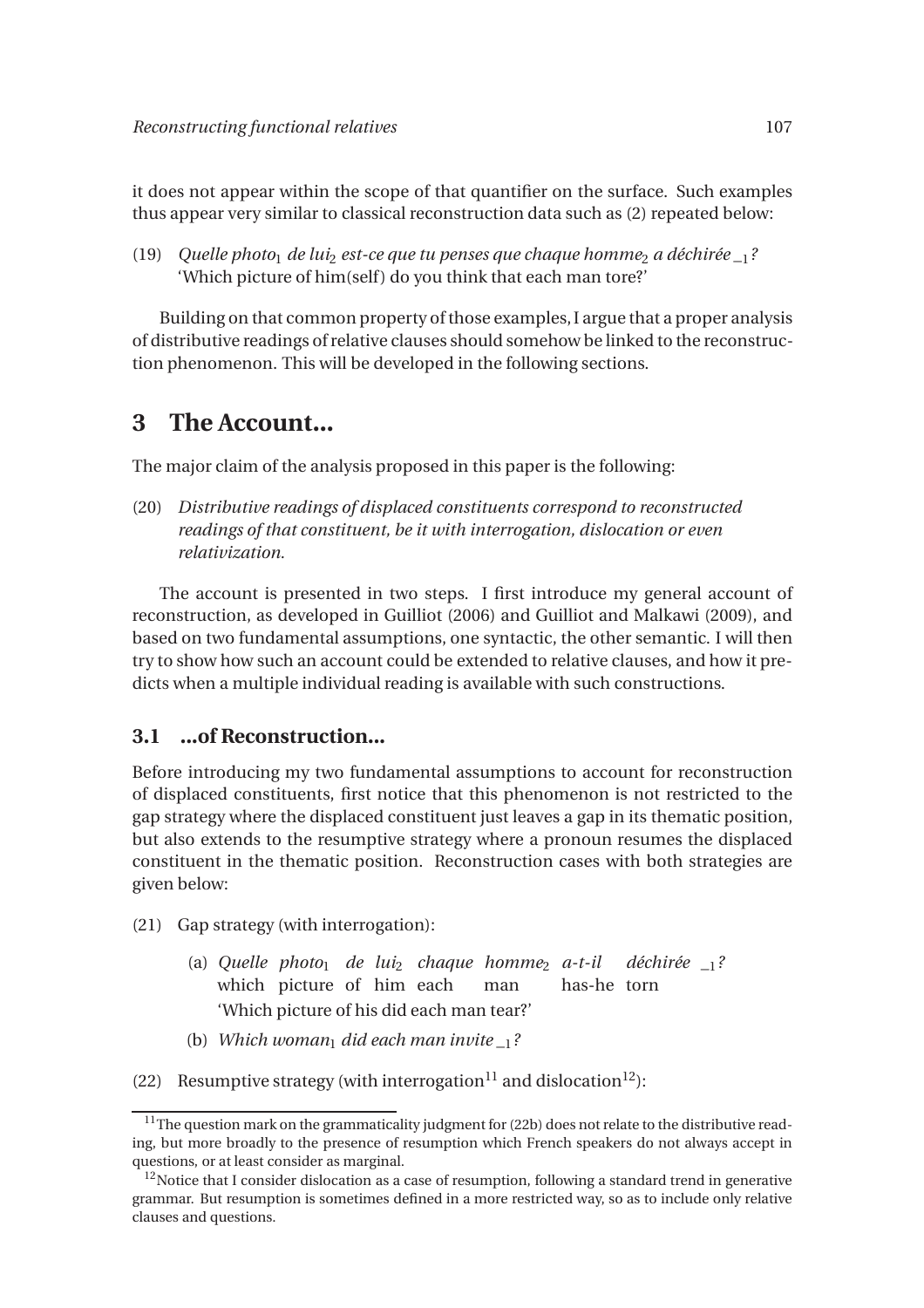- (a) *?Quelle photo*<sup>1</sup> *de sa*<sup>2</sup> *fille* which picture of his daughter is-it that you *Refl* ask *est-ce que tu te demandes si* whether each *chaque homme*<sup>2</sup> *l*1*'a* man it-has kept *gardée?* (lit.) 'Which picture of his daughter do you wonder whether each man kept it?'
- (b) *La photo qu'il*<sup>2</sup> the picture that-he had chosen each *avait choisie, chaque homme*<sup>2</sup> *l'a* man it-has torn *déchirée.* 'The picture that he had chosen, each man tore it.'

All these examples allow for a distributive reading of the displaced constituent which, I argue, follows from reconstruction. In (22a) and (22b), presence of the resumptive clitic *l(a)* is compatible with a bound variable reading of *il* ('he') or *sa* ('his') respectively, and hence with a distributive reading of the displaced constituent.

#### **3.1.1 Syntax: building on copies**

To account for reconstruction, I first propose the following syntactic assumption,which corresponds to an extension of the standard minimalist account, proposed in Chomsky (1995) and Sauerland (1998) among others, and based on the copy theory of movement:

(23) *Reconstruction of a displaced XP requires presence of a syntactic copy of that XP, resulting either from movement, or crucially from an ellipsis phenomenon.*

This claim, based crucially on the presence of copies, has several advantages. One is the fact that it preserves the empirical coverage of the preceding analysis, as movement remains one of the triggers for reconstruction. As such, examples in (21) are analyzed as below:

- (24) (a) *Quelle photo de lui chaque homme*<sup>1</sup> *a-t-il déchirée quelle photo de lui*1*?* 'Which picture of his did each man<sub>1</sub> tear which picture of his<sup>1</sup>?'
	- (b) *Which woman did each man invite which woman?*

In (24a), the bound variable reading of *lui* 'his' follows from the presence of a copy within the c-command domain of *chaque homme* 'each man'. The case of binding reconstruction follows straightforwardly. Similarly in (24b), presence of a copy of the indefinite *which woman* within the syntactic scope of *each man* now accounts for the distributive reading of the question as a case of scope reconstruction.

Another advantage of the claim in (23) is that it further extends the account to reconstruction data with resumption if we assume Elbourne (2002)'s view on pronouns,  $^{13}$ stated as follows:

(25) *A (resumptive) pronoun can be interpreted as E-type in the sense of Elbourne (2002), i.e. as a determiner followed by an NP complement elided under identity with its antecedent.*

<sup>&</sup>lt;sup>13</sup>For independent arguments that ellipsis allows for reconstruction, see Guilliot and Malkawi (2009).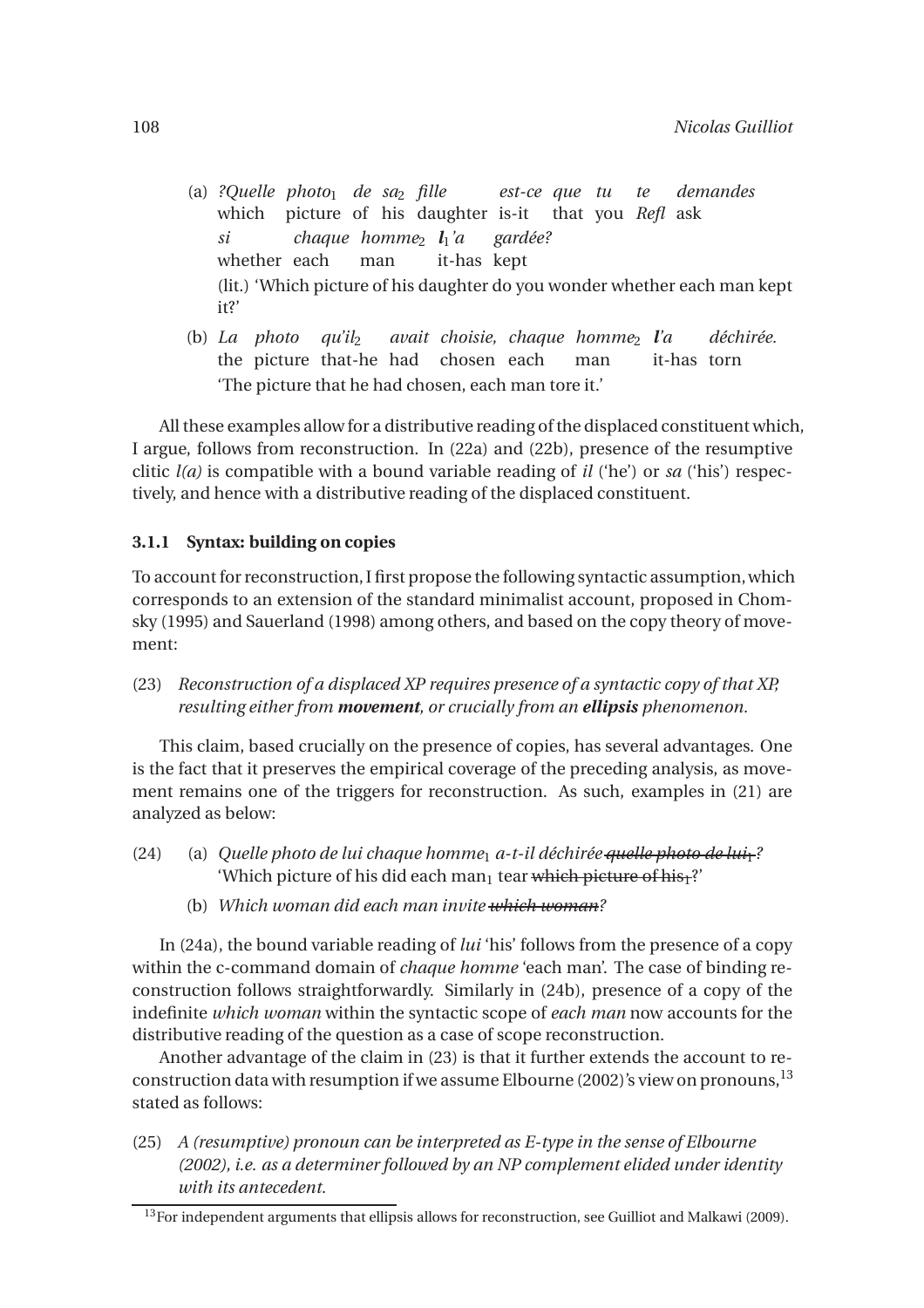Consider now the syntactic representation for an example like (22):

(26) *La photo qu'il avait choisie, chaque homme*<sup>1</sup> *a déchiré [DP l(a) [NP*<sup>∆</sup> *photo qu'il*<sup>1</sup> *avait choisie]].*

'The picture that he had chosen, each man tore it.'

In (26), I argue, following Guilliot and Malkawi (2009), that the resumptive clitic *l(a)* can be interpreted as E-type, i.e. as a determiner followed by an elided copy of the antecedent's restriction.<sup>14</sup> Binding reconstruction now follows from the presence of the elided copy containing the pronoun *il* 'he' within the c-command domain of *chaque homme* 'each man'.

#### **3.1.2 Semantics: definite** *vs* **indefinite copies**

Having introduced the syntactic hypotheses to account for reconstruction crucially based on the presence of copies, the question that arises is how such copies get interpreted in the semantic component. Putting together independent assumptions proposed in the literature on this topic (see Sauerland (1998), Aguero-Bautista (2001), Fox (2003), Heim and Jacobson (2005) among others), I argue for the following claim:

(27) *Syntactic copies are interpreted either as indefinite descriptions, or as definite descriptions.*

Interpretation of a copy as an indefinite corresponds to the analysis given in Aguero-Bautista (2001) to account for pair-list readings in *wh-* structures, and also developed in Sauerland (1998) for *wh-* movement and Quantifier Raising. Following Kratzer (1998)'s analysis of indefinites and Aguero-Bautista (2001)'s account of *wh-* structures, I propose that a copy can be interpreted as a skolemized choice function, which takes two arguments, one individual *x* and a set of entities *P* and returns one individual of that set (written  $f(P)(x)$ ).<sup>15</sup>

Applied to the example in (21b), such a mechanism leads to the partial LF representation in (29a), which, I argue, gives rise to the two types of distributive readings, a pair-list reading as in (29b) and a natural function reading as in (29c).<sup>16</sup>

- (28) Every man loves **a** (certain) woman.
	- ⇒ one different & specific woman for each man LF: every man<sub>1</sub> loves  $f_1$  (woman). ∀*x*.[*man*(*x*) → [*loves*(*x*, *f<sup>x</sup>* (*woman*))]]

 $16$ Notice here that  $\frac{1}{2}$  ///  $\frac{1}{2}$  at is left uninterpreted at LF, whereas xxx refers to what is not pronounced (i.e. uninterpreted at PF).

 $14$ Guilliot and Malkawi (2009) provides several arguments to support the hypothesis that the copy does result from an ellipsis phenomenon, one of them being the availability of reconstruction within syntactic islands when resumption occurs. For more details, see Guilliot and Malkawi (2009).

<sup>&</sup>lt;sup>15</sup>The notion of skolemized choice function was first introduced by Kratzer (1998) to account for distributive and specific readings of indefinites which, as she claims, are distinct from existential readings. Consider the example below as an illustration. The choice function *f* picks one entity from the set of women, and the skolemization (the fact that the function takes another argument, being bound by the universal quantifier in that case) insures that the choice is relative to *every man*.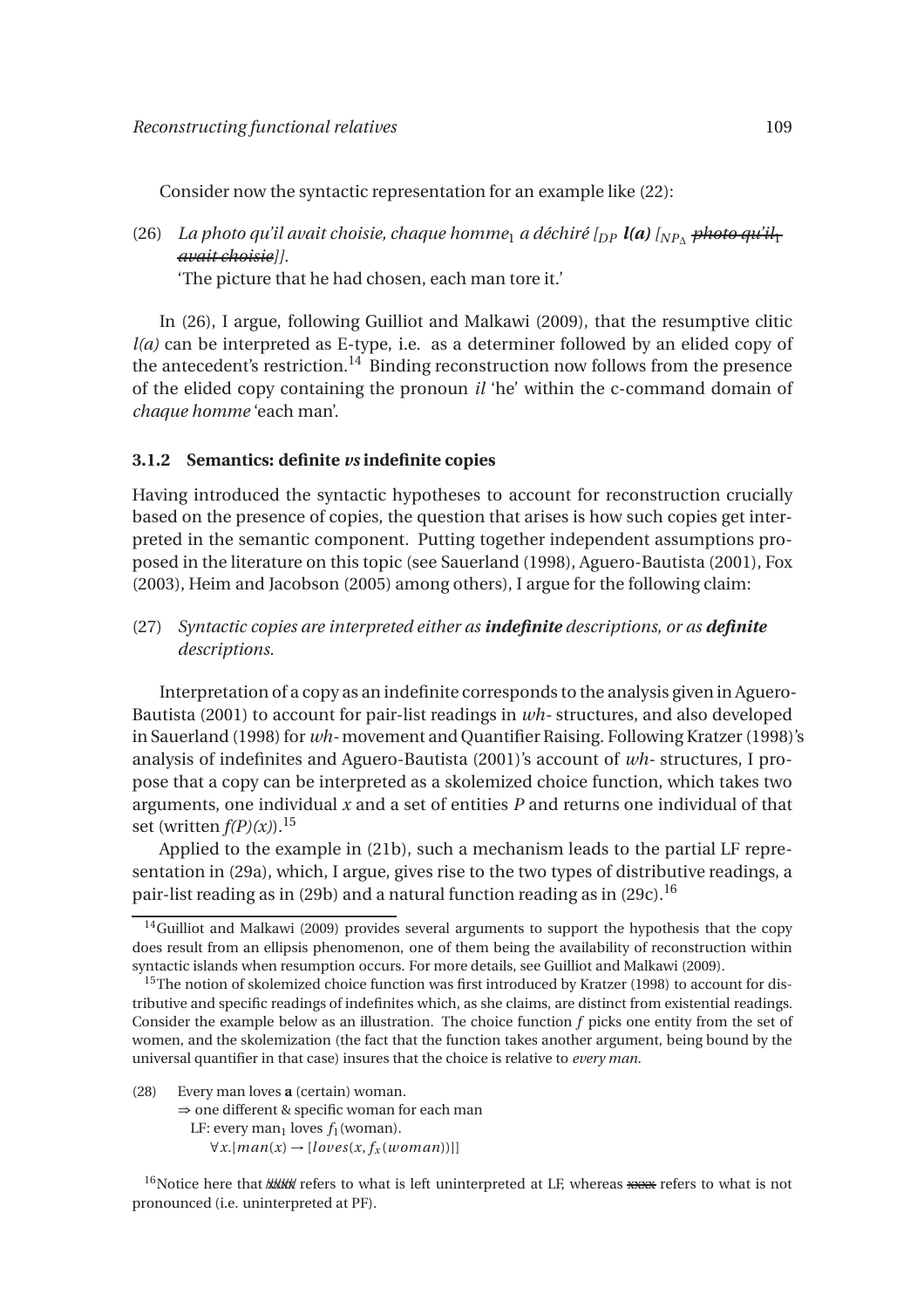#### (29) (a) *Which*  $\mathbb{I}$   $\mathbb{I}$  *did each man<sub>2</sub> invite*  $\frac{\hat{\mu}}{1}$ 1 *(woman)?*

- (b) *What is the skolemized choice function*  $f_{\text{(e}t,ee)}$  *such that each man<sub>x</sub> invited f(woman)(x)?* ⇒ PL reading (a set of arbitrary pairs): the *man-woman* relation can be different with respect to each man.
- (c) *What is the function*  $g_{\langle ee \rangle}$  *ranging over women such that each man<sub>y</sub> invited g(y)?*

⇒ Natural function reading: the *man-woman* relation is the same for each man.

According to Aguero-Bautista (2001), the semantic representation gives rise to a pair-list reading as the set of possible answers is composed of the set of choice functions *f* which for *each man* maps a member of the set of *women*, thus establishing a set of arbitrary pairs of men and women such that the former invited the latter. I further argue for a logical entailment from the pair-list reading in (29b) to the natural function reading in (29c), which can be stated as follows: a skolemized choice function  $f_{\langle etc \rangle}$  (*CH<sub>s</sub>*(*f*)) such that  $f(P)$  holds corresponds to a *Skolem* function  $g_{\langle ee \rangle}$  such that  $range(g)=P$ . One way to understand this entailment is to consider that among all the possible skolemized choice functions establishing a relation between men and women (and which define the possible answers for the question), some might not be arbitrary in the sense that it ends up defining a stable relation/function from men to women (*the mother of relation for example*). In other words, the natural function reading can be seen as a sub-reading of the readings obtained with a skolemized choice function analysis of the copy.

Summarizing the analysis so far, interpretation of the copy as indefinite thus gives rise to either a PL reading, or a natural function reading. Also notice that interpreting the copy as indefinite obviously does not induce any presupposition on the functions considered.

Following Fox (2003) or Heim and Jacobson (2005), I further argue that a copy may also be interpreted as a definite description, be it 'individual' or 'functional'.<sup>17</sup> The distinction is essentially based on the existence of simple/individual *versus* complex/functional indices on the definite determiner introducing the copy.<sup>18</sup> The representations in (30) illustrate how the individual and the natural function readings of (21b) can be obtained:

#### (30) (a) *Which*  $\mathbf{M}_1$  did each man<sub>2</sub> invite  $\mathbf{R}_1/\mathbf{M}_2$  *woman?*

(b) *What is the x such that each man<sup>y</sup> invited the<sup>x</sup> woman?*  $\Rightarrow$  Individual reading with presupposition that *x* is a woman.

<sup>17</sup>This assumption corresponds to Fox (2003)'s notion of *Trace Conversion*, a syntactic mechanism to transform gaps/traces into definite descriptions composed of a determiner and a predicate restriction (the restriction of the moved item).

<sup>&</sup>lt;sup>18</sup>This assumption merely corresponds to an extension of Engdahl (1980)'s approach to individual *versus* functional questions, the trace being replaced by a definite copy.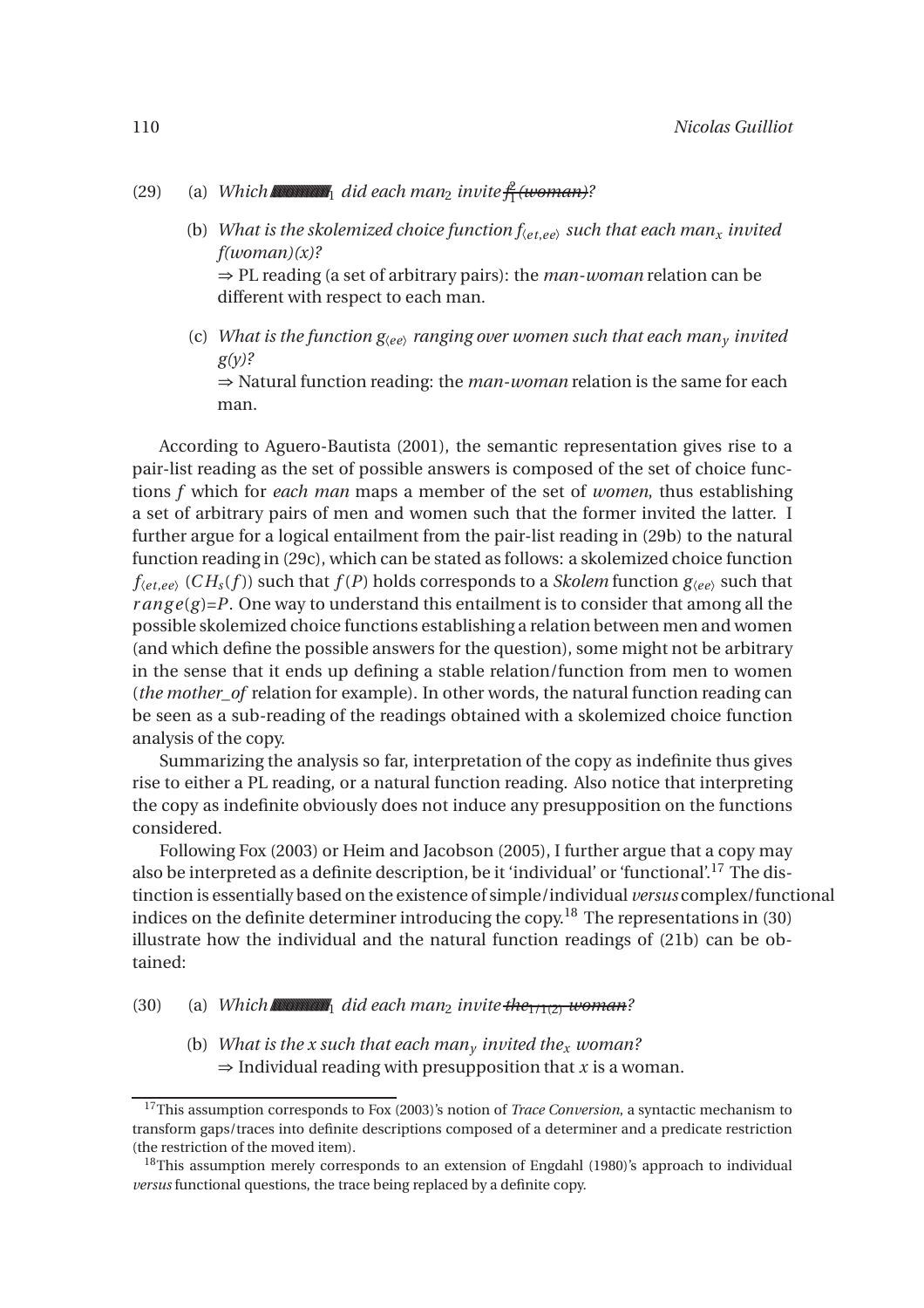(c) *What is the function*  $g_{\langle ee\rangle}$  *such that each man<sub>y</sub> invited the<sub>g(y)</sub> woman?* ⇒ Natural function reading with presupposition that *g* maps men to women.

As stated in (30b), presence of an individual index on the definite determiner within the copy formalizes the individual reading, with a presupposition condition on the individuals considered (that presupposition being brought about by presence of the definite). (30c) represents the other option with a complex/functional index giving rise to the natural function reading. Again, presence of the definite determiner crucially leads to a presupposition condition on the functions considered within the context.<sup>19</sup> At this stage, I argue that this presupposition should require some kind of accommodation in the absence of such a context.

To summarize, interpretation of the copy as a definite description gives rise to either the individual reading or the natural function reading. Notice that both readings add a presupposition condition on the individual or the function. Without any context, I assume that the individual reading should prevail over the natural function reading as it is easier to accommodate the presupposition linked to the former. As will be developed shortly, this assumption will be crucial to account for some of the paradoxes introduced in Section 2.

#### **3.2 ...in Relative Clauses**

Before showing how my general account for reconstruction can shed light on the paradoxical data about distributive readings of relative clauses, two independent assumptions must be made, the first one about the syntactic structure to get binding reconstruction in relative clauses, and the second one about copy interpretation to get scope reconstruction in relative clauses.

#### **3.2.1 Structure of relative clauses**

To get binding reconstruction in relative clauses, a standard assumption is to consider that relative clauses are ambiguous between two possible structures: the matching analysis (movement of an operator) *versus* the head-raising analysis (movement of the antecedent's restriction).<sup>20</sup> As an alternative, I argue that the relative pronoun can be interpreted like a (resumptive) pronoun, i.e. as inducing a similar ellipsis phenomenon (deletion under identity with its antecedent) as the one proposed for examples like  $(26).<sup>21</sup>$  Consider first how a basic relative clause is represented under this account:

(c) *I kissed the sister of John*<sub>1</sub>*, and he*<sub>1</sub> *did*  $\lceil \wedge \rceil$  *too.* 

<sup>&</sup>lt;sup>19</sup>A more detailed formalization of how presupposition should projected is left for future research. But see Guilliot (2006) for a first sketch of the process.

<sup>20</sup>See Bianchi (1995) or Sauerland (1998) for more details.

 $21$ One argument for this assumption comes from the fact that both resumption and relative clauses obviate reconstruction with condition C, as shown in (31a) and (31b):

<sup>(31) (</sup>a) *J'ai apporté la photo de Jean*<sup>1</sup> *qu'il*<sup>1</sup> *avait choisie.* 'I brought the picture of John that he had chosen.'

<sup>(</sup>b) *Le crayon*<sup>2</sup> *de Laila*1*, je pense qu'elle*<sup>1</sup> *l*2*'a acheté aux Galeries.* (lit.) 'Laila's pen, I think she bought it at the shopping mall.'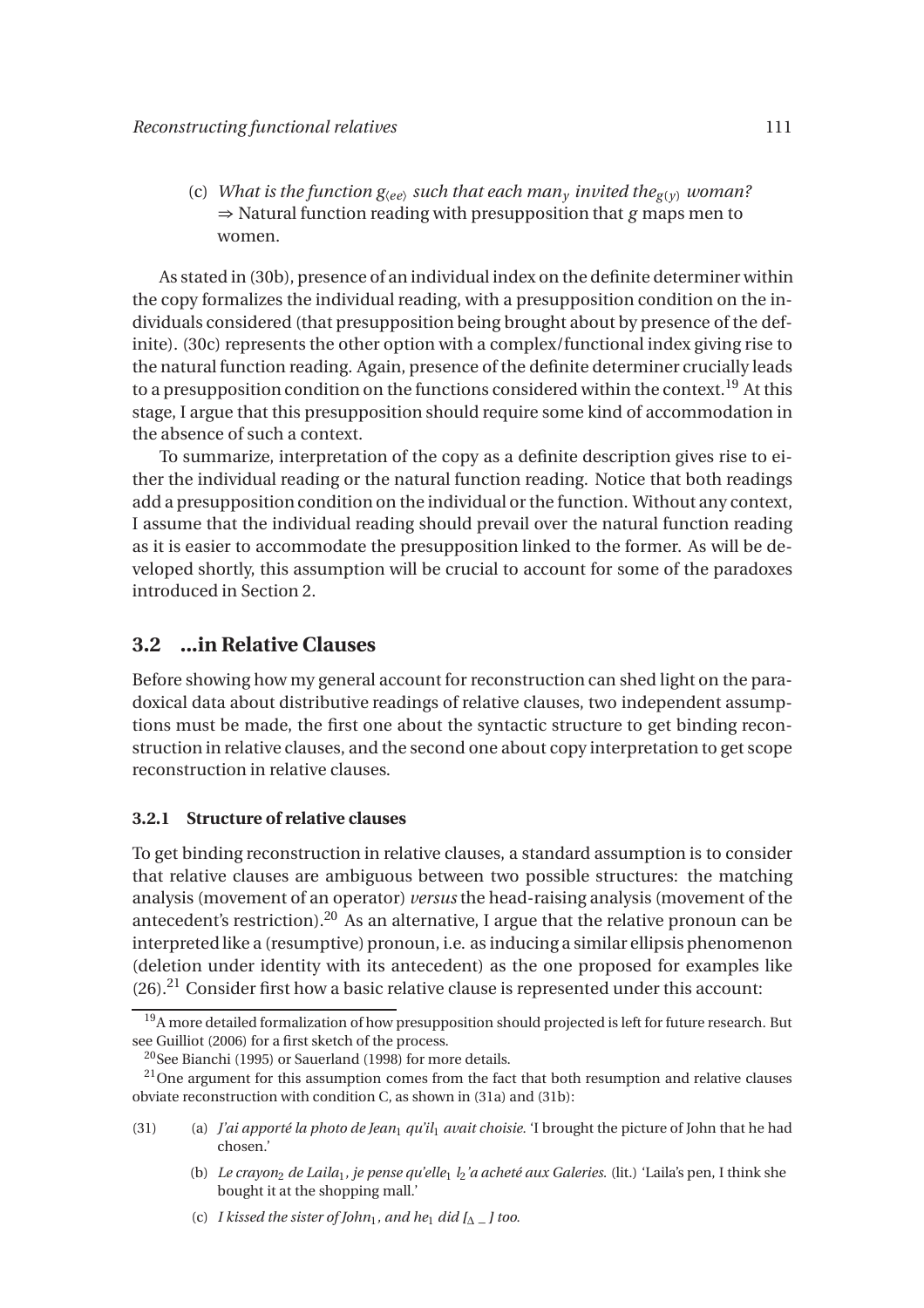

(32) *I saw the picture which/that you chose.*

Consider now a more complex case, the case of binding reconstruction within relative clause, and its syntactic structure:

(33) *I tore the picture of his*<sup>1</sup> *daughter which each man*<sup>1</sup> *chose.*



As proposed, the relative pronoun *which* may induce an ellipsis phenomenon, hence be associated with an elided NP restriction corresponding to the antecedent's restriction. The reconstructed reading straightforwardly follows in (33) from presence of a copy resulting from both ellipsis and movement, and containing the bound variable anaphora *sa* 'his' within the syntactic scope of *chaque homme* 'each man'.

#### **3.2.2 Copy interpretation in relative clauses**

As for getting scope reconstruction with relative clauses,I argue, following Kayne (1994) and Cresti (2000) among others, that the relativized site (hence, the copy in that po-

The absence of condition C violation (i.e. the lack of reconstruction effect) is now on a par with classical examples of ellipsis like the one in (31c) taken from Fiengo and May (1994), where coreference between *John* and *he* is available.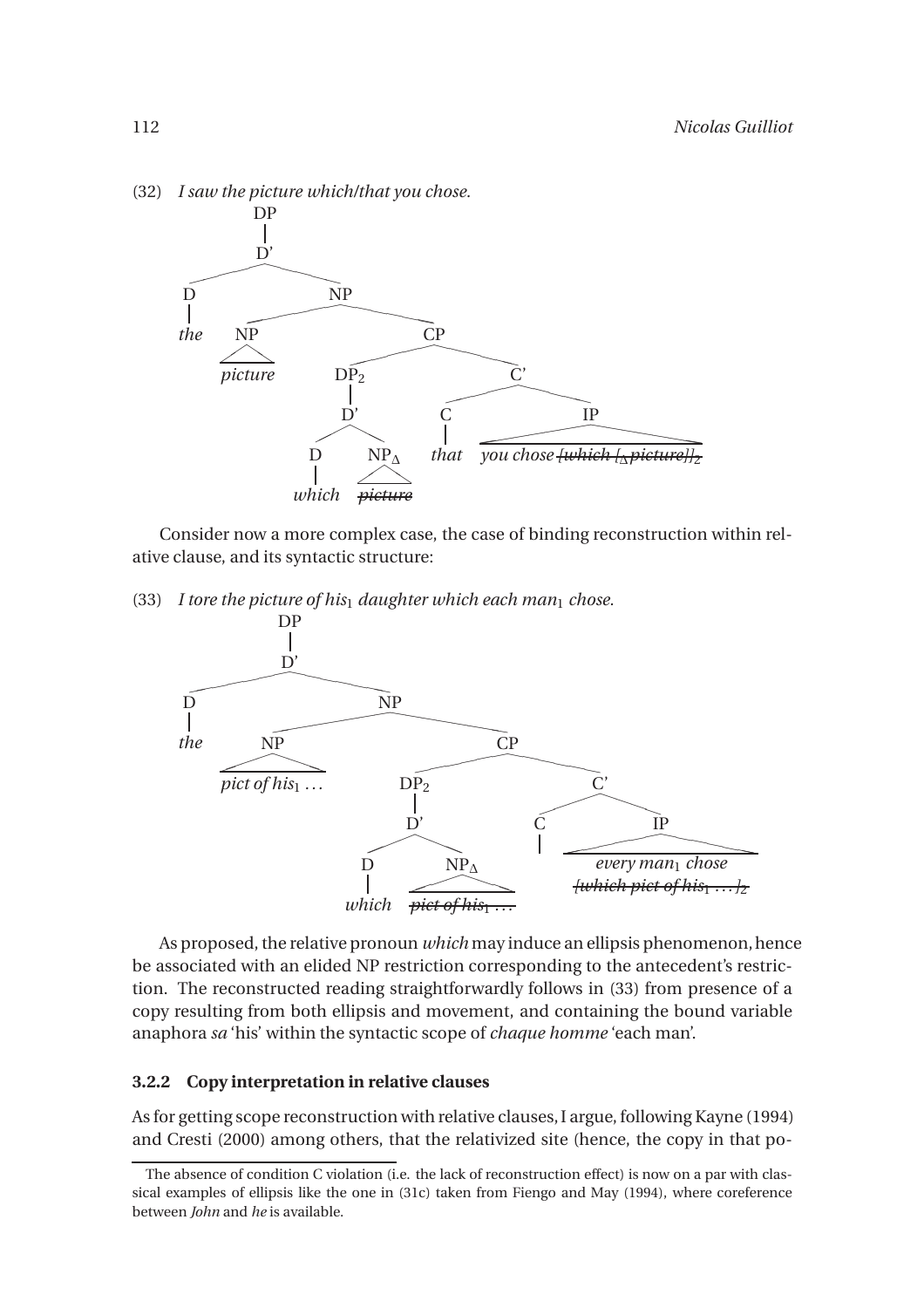sition) can be interpreted as indefinite, $^{22}$  and more precisely as a skolemized choice function. The account is then very similar to the general account of scope reconstruction. A schema of the process is given below in the case of a relative clause:

- (35) (a) *the pulletter* each doctor<sub>2</sub> *was assigned*  $\frac{\hat{p}}{1}$ 1 *(patient).*
	- (b) *the unique choice function*  $f_{\text{(et,ee)}}$  *such that each doctor<sub>x</sub> <i>was assigned f<sup>x</sup> (patient)*.
	- (c) *the unique function*  $g_{\langle ee \rangle}$  *ranging over patients such that each doctor*<sub>*y*</sub> *examined g(y)*.

Interpretation of the copy as indefinite now predicts that the two distributive readings of the relative clause are available. The pair-list reading follows from interpretation of the copy as a skolemized choice function (see the representation in (35)b). Contrary to Sharvit (1999), I argue that the natural function reading is also an option with relative clauses in predicative sentences, and formally follows from the logical entailment discussed in Section  $3.1.2^{23}$ 

# **4 Accounting for the paradoxes**

Having introduced my general account for reconstruction, and extended it to relatives clauses, I argue that the paradoxical data provided in Section 2 are now completely predicted, as cases of binding reconstruction. But I will first show how the account deals with the contrasts introduced in Sharvit (1999) and Alexopoulou and Heycock (2002), i.e. the fact that presence of resumption, negative quantifiers or indefinite antecedents seem to limit distributive readings of relative clauses.

### **4.1 Resumption limits distributive readings**

Recall that Sharvit (1999) notes that the presence of a resumptive pronoun instead of a gap within the relativized site seems to ban the multiple individual reading, as shown by the example repeated below:

(34) *J'ai invité les enfants qu'il y a dans cette salle.* (lit.)'I invited the kids that there are in this room.'

The use of existential constructions being restricted to weak determiners (like an indefinite), such an example then suggests that the relativized can indeed be interpreted as indefinite.

 $23A$  legitimate question that arises at this stage is how such a complex semantic object for the relative clause and its antecedent combines with the matrix predicate. Although this goes beyond the aim of this paper and should be developed in future work, several options can be considered. The most obvious one is to follow Sharvit (1999)'s analysis based on QR (when the headed relative is in the object position) and type-shifting rules: the relative clause and its antecedent can be QRed, and the matrix predicate is type-shifted to denote a set of functions (instead of a set of individuals). For more details, see Sharvit (1999). Another option would be to build on situations semantics and quantification over situations, as proposed in Elbourne (2002) to account for E-type anaphora. For more details, see Elbourne (2002).

 $22$ Notice that Kayne (1994) and Sauerland (1998) provide an independent argument for the assumption that the relativized site can be interpreted as indefinite: the availability of existential constructions in relatives. Consider indeed the grammaticality of the following example in French: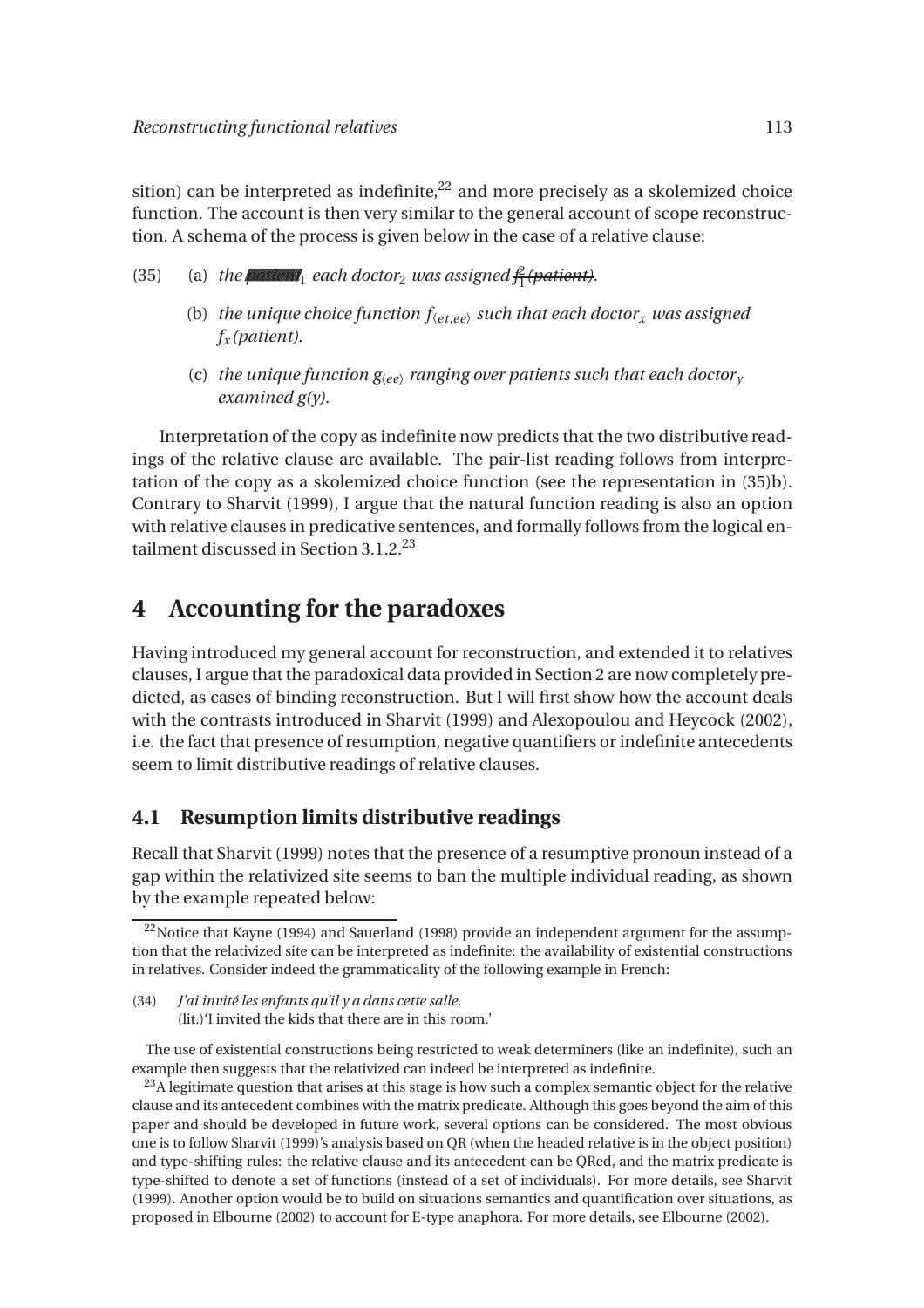(36) *??ha-iSa*<sup>2</sup> the-woman *Op* every man invited her thanked him *Se kol gever*<sup>1</sup> *hizmin ota*<sup>2</sup> *hodeta lo*1*.* (lit.) 'The woman every man<sub>1</sub> invited her thanked him<sub>1</sub>.'

Why is the distributive reading unavailable in that example? Within an account based on reconstruction, it just follows from the fact that resumptive pronouns clearly bear a definite feature, which then forces a definite interpretation of the copy. In other words, interpretation of the copy as indefinite, leading to either a pair-list reading or a natural function reading without any presupposition, is not an option anymore. More precisely, two interpretations are still in principle available, the individual reading or the natural function reading, but both are correlated with presupposition conditions brought about by the definite property of the resumptive, as shown by the following representations:

- (37) (a) *the unique x such that each man<sub>y</sub> invited the<sub>x</sub> <i>woman*  $\Rightarrow$  Individual reading with presupposition that *x* is a woman.
	- (b) *the unique function*  $g_{\langle ee\rangle}$  *such that each man<sub>y</sub> invited the<sub>g(y)</sub> woman* ⇒ Natural function reading with presupposition that *g* maps men to women.

At this stage, I argue that, in the absence of any context, the individual reading will prevail over the natural function one as it is easier to accommodate the presupposition linked to the former. In the case of the individual reading, accommodation consists in considering a context *C* which presupposes the existence of an individual *x* such that *x* is woman. In the case of the natural function reading, accommodation is a lot more complex as it consists in considering a context *C* presupposing the existence of a function *g* mapping men to women. such a competition, I argue, leads to a very strong preference for the individual reading.<sup>24</sup>

### **4.2 Negative quantifiers limit distributive readings**

The second question that needs to be answered is why the distributive reading of the relative is so limited in the example repeated below, with a negative quantifier within the relative clause:

(38) *J'ai* I-have torn *déchiré la* the picture that-no *photo qu'aucun homme n'avait* man *Neg*-had chosen *choisie.* 'I tore the picture that no man had chosen.'

I argue that such a limitation follows if we assume that a skolemized choice function analysis of indefinites (for pair-list reading) must independently be restricted or banned under negative quantifiers. Notice indeed that for the simple example in (39),

<sup>&</sup>lt;sup>24</sup>Also recall from footnote 6 that, according to Sharvit (1997), the distributive reading of a relative clause with resumption 'becomes more acceptable if the previous discourse establishes a mapping between men and the women they invited'. This comes as no surprise if we assume that context accommodation is at stake in examples like (36).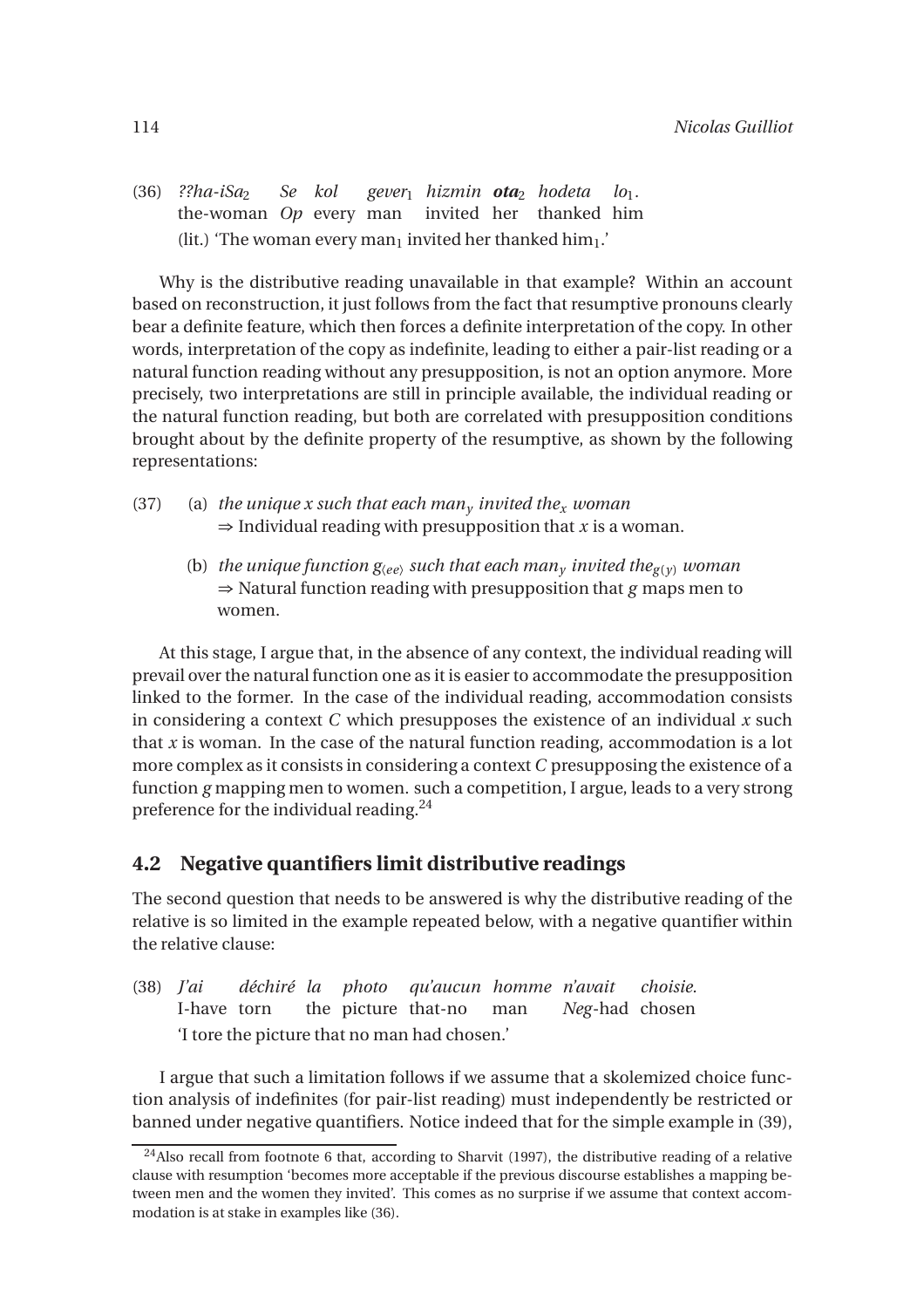something has to be said so as to exclude the reading as stated below, which could in principle be obtained from interpretation of the indefinite as a skolemized choice function.

(39) *No man kissed a woman.* Can not mean:  $\exists f. \neg \exists x. [man'(x) \land kiss'(x, f(woman')(x))]$ 

Everyone agrees that a sentence like *no man kissed a woman* cannot mean that there exists a way of choosing women *f* such that it is not true that there exists a man who kissed the woman chosen. Whichever the way the restriction should be formalized, I basically conclude from such data that the skolemized choice function analysis of a copy should not be available under a negative quantifier, and therefore that only the definite interpretation of the copy will. This assumption now accounts for the fact that presence of negative quantifiers limits the multiple individual readings of relative clauses in the same way that resumption does, as it leads to the following readings in principle, individual or natural function, both with presupposition conditions:

- (40) (a) *the unique x such that no man<sub>y</sub> had chosen the<sub>x</sub> picture*  $\Rightarrow$  Individual reading with presupposition that *x* is a picture.
	- (b) *the unique function*  $g_{\langle ee\rangle}$  *such that no man<sub>y</sub> had chosen the<sub>g(y)</sub> picture* ⇒ Natural function reading with presupposition that *g* maps men to pictures.

Again, accommodation of the presupposition in the absence of context leads to a strong preference for the individual reading as it is easier to consider a context presupposing the existence of a woman instead of a function mapping men to women.

### **4.3 Indefinite antecedents limit distributive readings**

The contrast introduced in Alexopoulou and Heycock (2002) shows that the presence of an indefinite antecedent also seems to limit the distributive reading in the same way that resumption and negative quantifiers do. The crucial data, with the indefinite antecedent clearly favoring the individual reading, is repeated below:

(41) *?We contacted a patient each doctor was assigned.*

So why is the multiple individual reading unavailable in that case? The answer is very similar to the other cases of limitation discussed above, as I argue that the presence of an indefinite antecedent also force a definite interpretation of the copy in the relativized position. This assumption might appear stipulative, but a major argument for that is the obvious contrast between the examples in (42) below:

(42) (a) *J'ai* I-have invited the kids *invité les enfants qu'il* that-it there has in *y a dans cette salle.* this room (lit.)'I invited the kids that there are in this room'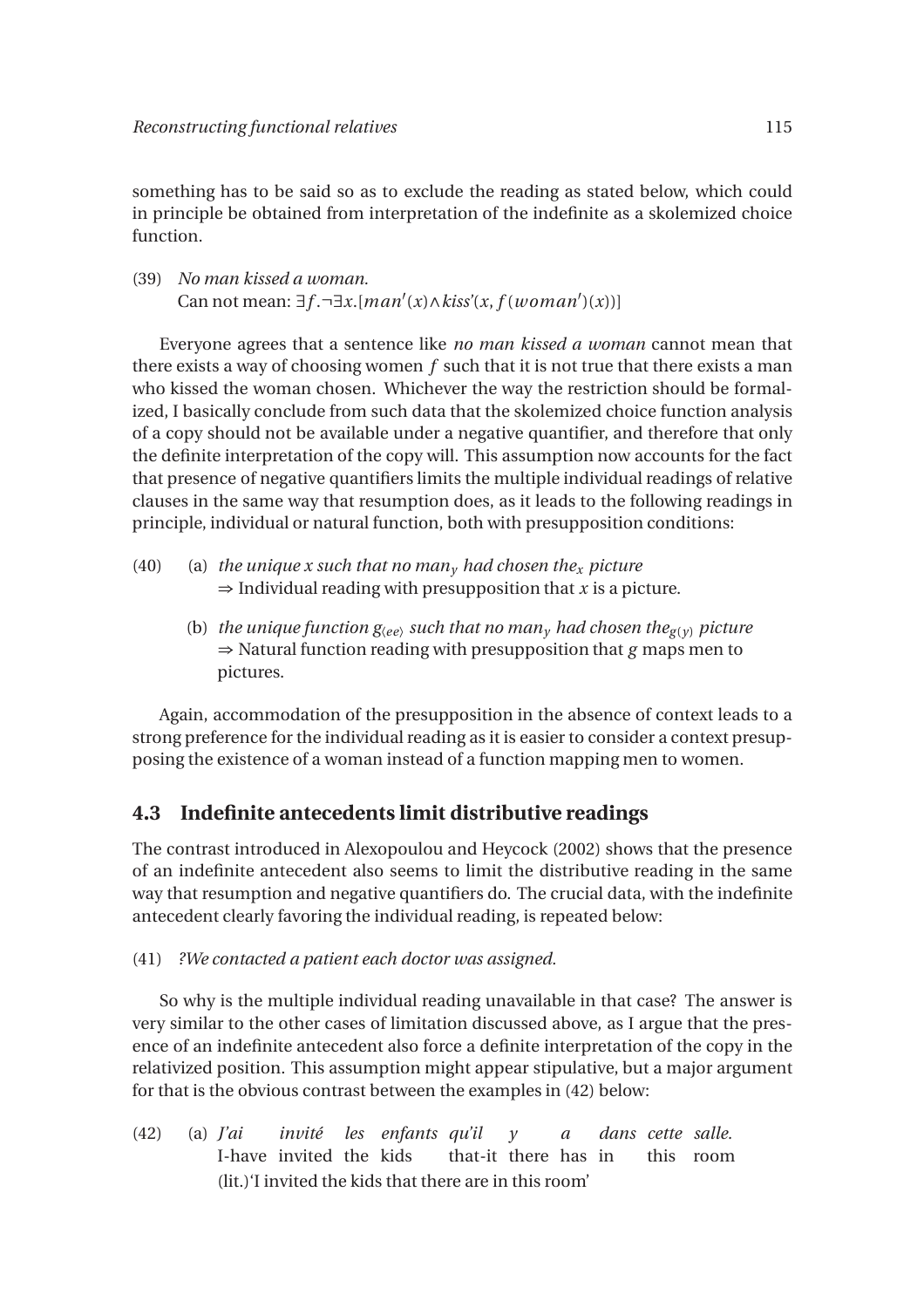(b) *??J'ai invité* I-have invited some kids *des enfants qu'il* that-it there has in *y a dans cette salle.* this room (lit.)'I invited (some) kids that there are in this room.'

Recall from footnote 22 that the availability of (42a) with an existential construction within the relative clause is commonly given as an argument that the relativized position can be interpreted as indefinite. Now considering the oddness of (42b) with an indefinite antecedent heading the relative clause, I conclude that the option of interpreting the relativized position as indefinite is no longer available, or at least highly marginal. That leaves us with a very straightforward answer as to why indefinite antecedents limit distributive readings. Again, the definite interpretation of the copy prevails, leading to a competition between the individual and the natural function readings with presupposition conditions: accommodation of that presupposition in the absence of context will then favor the individual reading as it easier to accommodate.

To summarize, the fact that resumption, negative quantifiers and indefinite antecedents seem to ban distributive readings of relative clauses is now predicted under a uniform account based on presence of syntactic reconstruction together with a natural restriction on the interpretation of the syntactic copy within the relativized position. More precisely, all these contexts just ban interpretation of the copy as indefinite, and interpretation of the copy as definite leads to a competition between the individual and natural function readings with presupposition, the individual reading being favored as it is harder to accommodate the presupposition linked to the natural function reading.

#### **4.4 Binding reconstruction as rescuer**

As introduced in Section 2.3, all the problematic and paradoxical data reduce to cases of binding reconstruction. Crucially indeed, the distributive reading of the relative clause is suddenly available in the following examples, despite the presence of a negative quantifier in (43a) from French and (43b) from English, resumption in (43c) from Jordanian Arabic, or an indefinite antecedent in (43d) from French:

- (43) (a) *J'ai* I-have torn *déchiré la photo de lui*<sup>1</sup> *qu'aucun homme*<sup>1</sup> *n'avait* the picture of him that-no man *Neg*-had *choisie.* chosen 'I tore the picture of him(self ) no man had chosen.' (b) *The picture<sub>2</sub> of himself<sub>1</sub> which no candidate<sub>1</sub> liked*  $\frac{1}{2}$  *<i>ruined his<sub>1</sub> career.* (c)  $S-Surah<sub>2</sub>$ *taba*Q*at* P*ibin-ha*<sup>1</sup> *illi kul mwazaf `* <sup>1</sup> Z*ab-ha*<sup>2</sup>
	- the-picture of son-his that every employee bring.*past.3s.*-it  $riz\$ a*t* give-back.*passive* to-him.  $l$ - $uh_1$ . 'The picture of his<sub>1</sub> son that every employee<sub>1</sub> brought (it) was given back to  $\lim_{1}$ .
	- (d) *Marie a* Mary has seen a *vu une photo de lui*<sup>1</sup> *que chaque homme*<sup>1</sup> *avait* picture of him that each man had *choisie.* chosen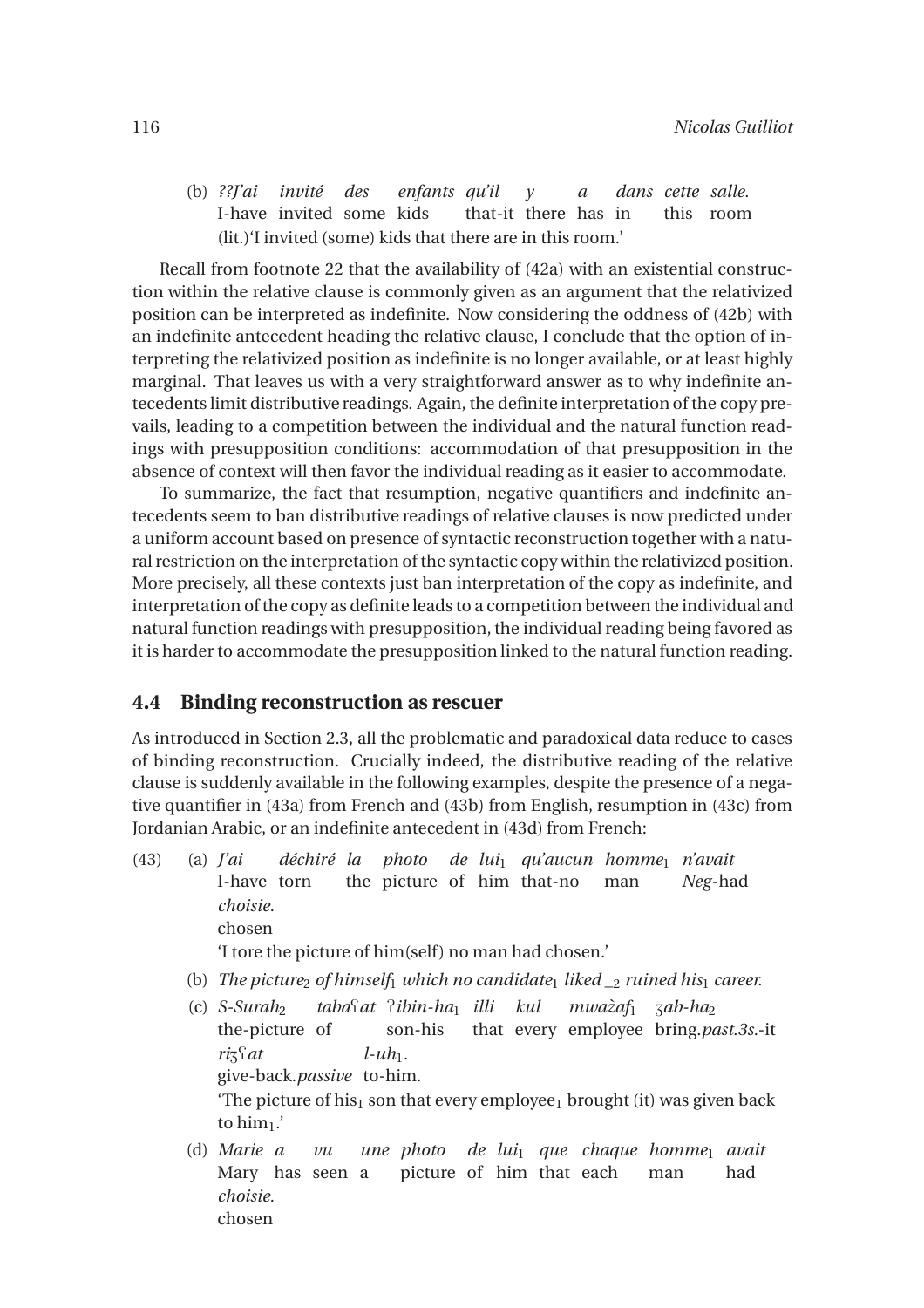'Mary saw a picture of  $\lim(\text{self})_1$  each man<sub>1</sub> had chosen.'

Presence of a potential bound variable within the antecedent in all these examples seems to override the limitations on the availability of multiple individual readings. The question is how this follows from an account based on reconstruction.

First recall that presence of negative quantifiers, resumption or indefinite antecedents forces a definite interpretation of the syntactic copy obtained by reconstruction within the relativized position. But crucially in all the examples in (43), interpreting the embedded anaphoric item as a bound variable, as a case of binding reconstruction through a definite copy, clearly excludes the individual reading associated with the relative clause and its antecedent, and hence straightforwardly accounts for the availability of the natural function reading with the presupposition condition.<sup>25</sup> In other words, if a bound variable occurs within the antecedent, the competition between the two possible readings of the relative clause, and the accommodation of the presuppositions associated to them, is not present anymore: the distributive/natural function reading of the relative clause prevails, as reconstruction of the bound variable just blocks the individual reading.

#### **4.5 What about specificational/equative sentences?**

Interpretation of relative clauses within equative/copular sentences provides another argument for the account proposed in this study. As first noticed in Sharvit (1999), presence of a negative quantifier and/or resumption does not block the distributive reading of the relative when it is embedded in an equative sentence. Consider indeed the examples below, two from Sharvit (1999)'s study on Hebrew, and one from French:

- $(44)$  (a)  $ha-iSa<sub>2</sub>$ the-woman *Op* every man *Se kol gever*<sup>1</sup> *hizmin ota*<sup>2</sup> *hayta iSt-o*1*.* invited her was wife-his 'The woman every man<sub>1</sub> invited was his<sub>1</sub> wife.'
	- $(b)$  *ha-iSa* the-woman *Op* no man *Neg* invited *Se af gever*<sup>1</sup> *lo hizmin* <sup>2</sup> *hayta iSt-o*1*.* was wife-his 'The woman no man<sub>1</sub> invited was his<sub>1</sub> wife.'
	- (c) *La photo qu'aucun homme*<sup>1</sup> *n'a* the picture that-no man *Neg*-has torn *déchirée est celle* is the-one of *de son*<sup>1</sup> *épouse.* his wife 'The picture that no man<sub>1</sub> tore is his<sub>1</sub> wife's.'

Contrary to relative clauses in predicative sentences, relative clauses in equative sentences suddenly allow for a distributive reading even in cases of resumption (see (44a)), or a negative quantifier (see (44b) and (44c)). Confirmation of this comes from the correlated availability of the covariant (E-type) reading of the anaphoric item in the other part of the equation. And notice that these examples are not cases of binding reconstruction which, as shown above, can override the various limitations.

<sup>&</sup>lt;sup>25</sup>Obviously, the individual reading of the relative clause and its antecedent is still available (and prevails) if the embedded anaphoric item is interpreted referentially.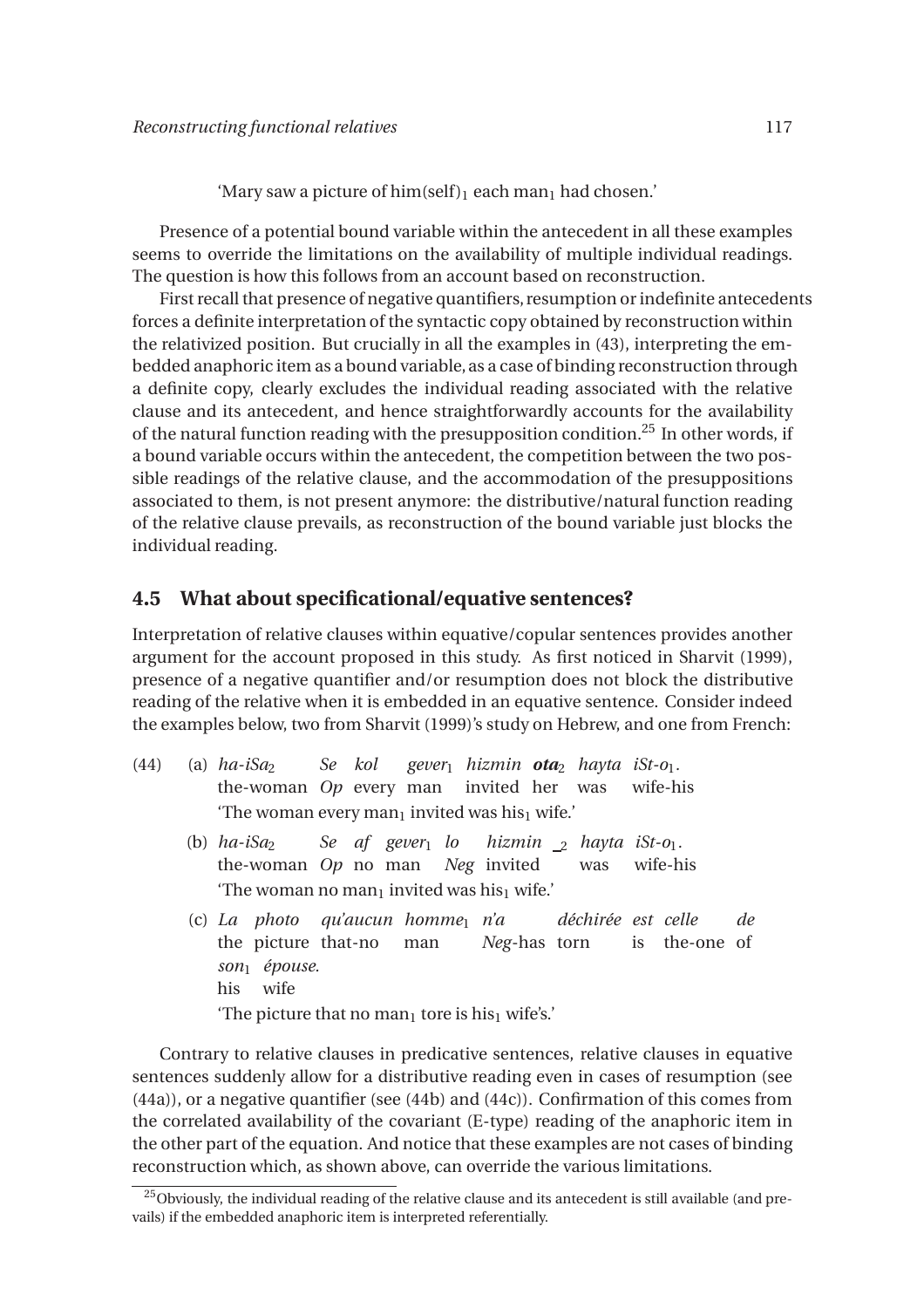Similarly, presence of an indefinite antecedent of the relative clause in an equative sentence does not block the distributive reading either. Consider indeed the following example from English:

#### (45) *A woman that no man<sub>1</sub> invited is his<sub>1</sub> wife.*

Again, the fact that the multiple individual reading is available is confirmed by the fact that the possessive *his* allows for a distributive/covariant interpretation with respect to every man. Such a reading might appear surprising in presence of both an indefinite antecedent and a negative quantifier. $^{26}$ 

Summarizing the data, the generalization is that all the restrictions on distributive readings of relatives that appear in predicative sentences (with resumption, negative quantifiers, and indefinite antecedents) disappear in equative sentences.

How does the analysis predict such a contrast between predicative and equative sentences?

As predicted from the analysis, presence of resumption, a negative quantifier or an indefinite antecedent still forces a definite interpretation of the syntactic copy. But the availability of the distributive reading now comes as no surprise. It just follows from the fact that equative sentences crucially introduce the context that is required to satisfy the presupposition associated with the natural function reading. In other words, the distributive reading will be available, as it does not require any kind of accommodation: the second part of the equative sentence just provides the required function mapping men to women (the *wife\_of* function in (44a), (44b) and (45)) or mapping men to pictures (the *picture\_of\_wife\_of* function in (44c)).

# **5 Conclusion**

Two main assumptions about distributive readings of relative clauses have been proposed in the literature, as stated below along with the logical predictions they make:

- **Hypothesis #1 (Sharvit (1999)):** *the multiple individual reading of a relative clause corresponds to a pair-list interpretation of that relative (and crucially not a natural function one), at least when the matrix sentence is predicative*.
- **Prediction #1:** the distributive reading of a relative clause should **never** occur with resumption and/or a negative quantifier in a predicative sentence, as they both ban the pair-list interpretation.
- **Hypothesis #2 (Alexopoulou and Heycock (2002)):** *the distributive reading of a relative clause is crucially tied to presence of the external definite determiner*.

<sup>&</sup>lt;sup>26</sup>Similar examples in French are a bit harder to construct, as such equative sentences with an indefinite in subject position are not so natural in that language. A more natural way to express a similar proposition would be the following:

<sup>(46)</sup> *Il y a une femme qu'aucun homme*<sub>1</sub> *n'a invitée, et (cette femme) c'est son*<sub>1</sub> épouse. (lit.)'There is a woman that no man invited, and (this woman) it is his wife.'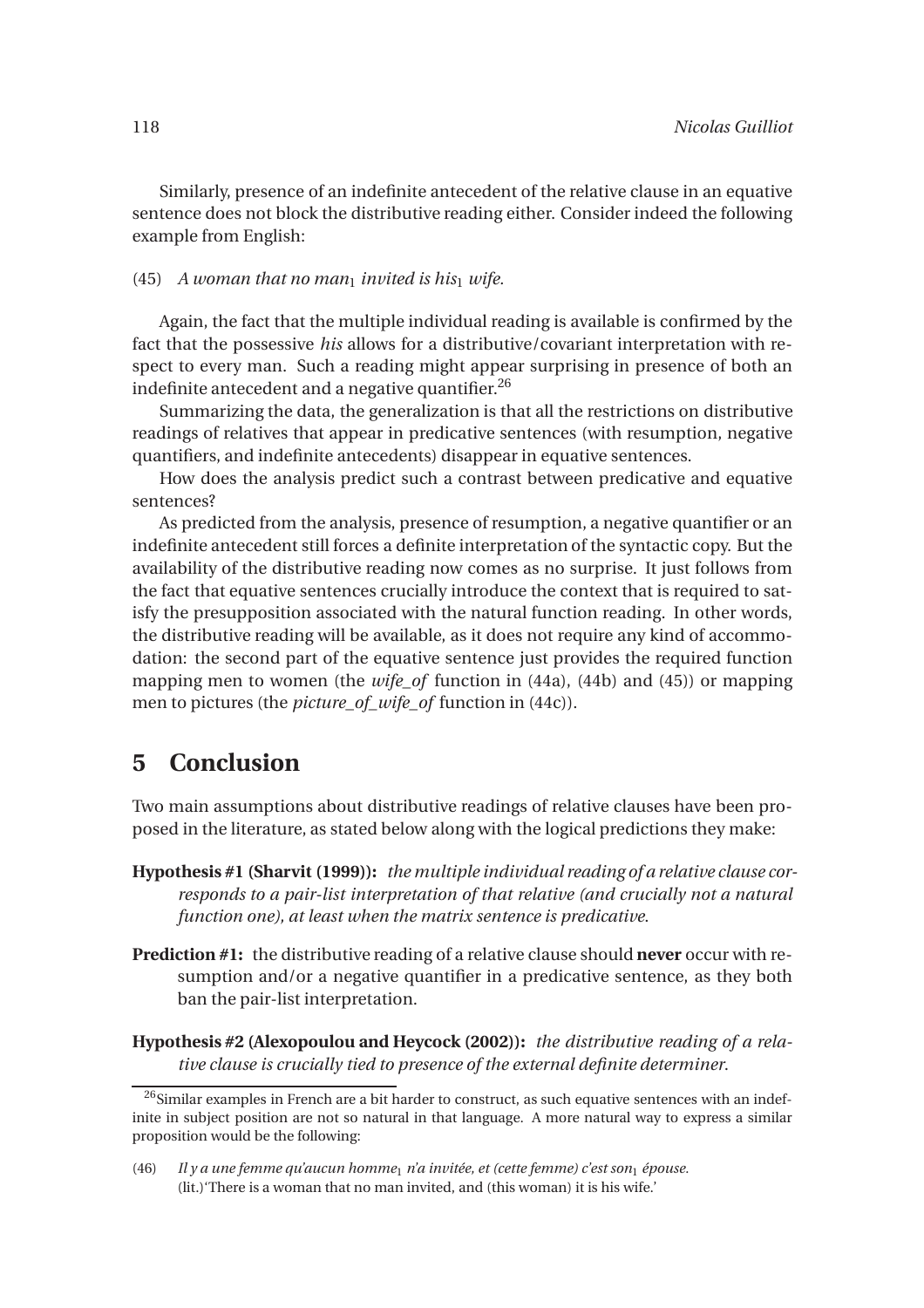**Prediction #2:** the distributive reading of a relative clause and its antecedent should **never** occur with an indefinite antecedent.

The paper introduces empirical data that clearly show that these two predictions are not borne out, hence casting doubt on the two assumptions. As all these unexpected data can be seen as cases of binding reconstruction, I argue for an analysis of distributive readings of relative clauses based on syntactic (scope and/or binding) reconstruction of the displaced constituent. Under that assumption, the case of distributive readings of relatives just corresponds to a sub-case of a more general phenomenon that appears in all displacement structures.

My general account of reconstruction is based on the following major claims.

- The distributive reading of a displaced constituent follows from syntactic reconstruction of that constituent, i.e. presence of a copy resulting either from movement or ellipsis (see Guilliot and Malkawi (2009)).
- A copy can be interpreted as indefinite, and more precisely a skolemized choice function (see Kratzer (1998) and Aguero-Bautista (2001)); this mechanism gives rise to a pair-list reading or a natural function reading without any presupposition, as a case of scope reconstruction (presence of an indefinite under the scope of the quantifier).
- A copy can be interpreted as a definite description (see Fox (2003)), giving rise to an individual or natural function reading with a presupposition on the individual or function considered (property of the definite); in the absence of context, accommodation constraints favor the individual reading.

Extending this general account to relative clauses, I argue for the following assumptions to account for the wide range of empirical data about distributive readings of such constructions.

- The relativized site of relative clause can also be interpreted as indefinite, hence giving rise to a distributive reading of the relative clause resulting from scope reconstruction.
- Resumption, negative quantifiers, and indefinite antecedents generally block the distributive reading of the relative clause in predicative sentences, because they force an definite interpretation of the copy, leading to a competition between the individual or the natural function reading with presupposition conditions: in the absence of context, accommodation constraints clearly favor the individual reading.
- The distributive reading of a relative clause suddenly reappears with resumption, a negative quantifier and an external indefinite determiner when binding reconstruction is at stake, as the presence of the reconstructed bound variable bans the individual reading: the natural function reading with a presupposition condition now prevails, as being the only option available.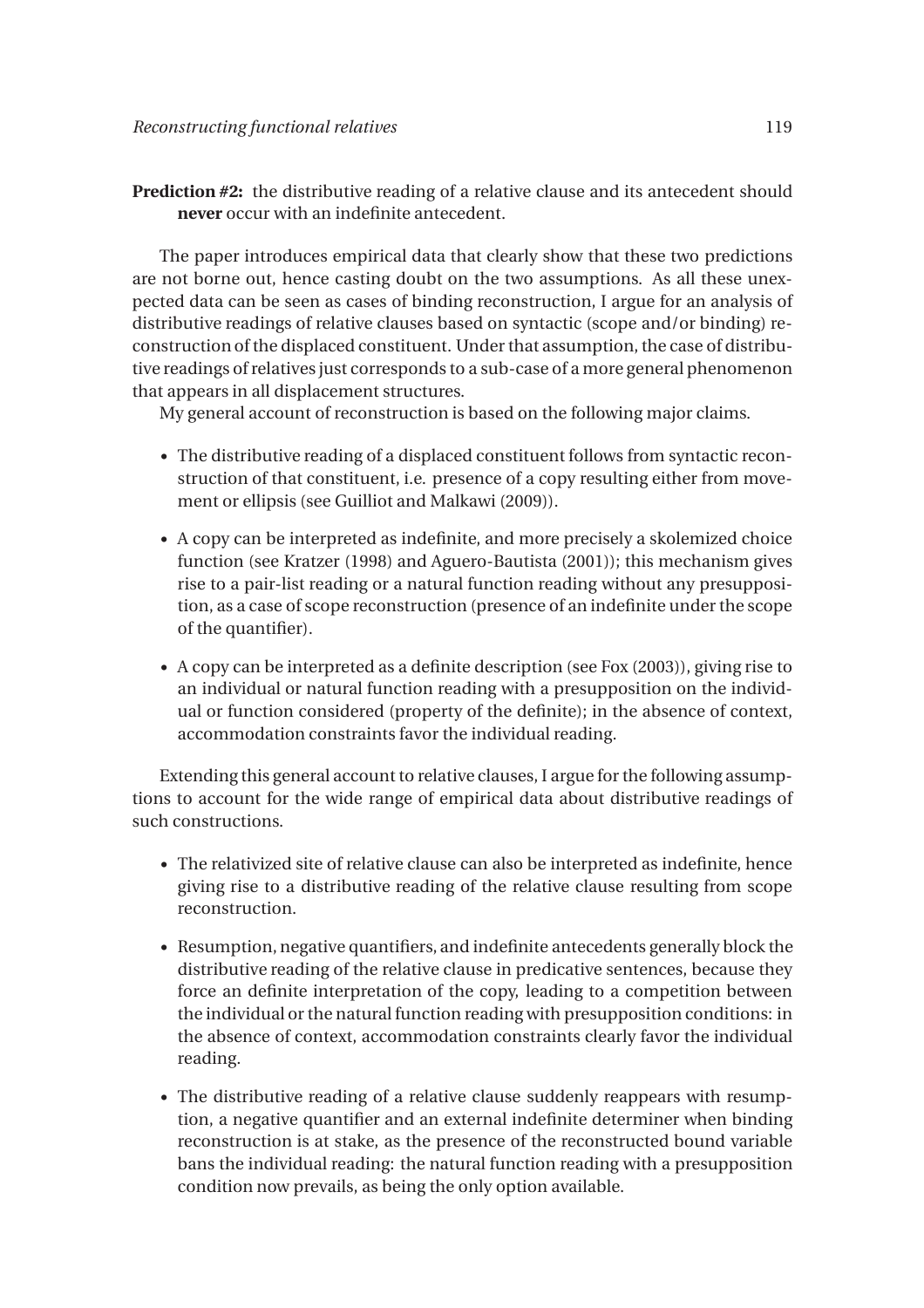• The distributive reading of a relative clause also reappears in equative sentences, as the presupposed function required to get the natural function reading is now given by the context, i.e. the other part of the equation, and then does not require any kind of accommodation.

## **References**

Aguero-Bautista, Calixto, 2001. *Cyclicity and the scope of wh-phrases*. Ph.D. thesis, MIT.

- Alexopoulou, Dora and Caroline Heycock, 2002. Relative clauses with quantifiers and definiteness. In von Heusinger, Kempson and Meyer-Viol (eds.), *Choice functions and natural languages semantics*.
- Bianchi, Valentina, 1995. *Consequences of Antisymmetry for the syntax of headed relative clauses*. Ph.D. thesis, Scuola Normale Superiore, Pisa.
- Chomsky, Noam, 1995. *The minimalist program*. MIT Press.
- Cresti, Diana, 2000. Ellipsis and reconstruction in relative clauses. In *Proceedings of NELS 30*, pp. 153–163.
- Elbourne, Paul, 2002. *Situations and individuals*. Ph.D. thesis, MIT.
- Engdahl, Elisabet, 1980. *The Syntax and Semantics of Questions in Swedish*. Ph.D. thesis, Amherst University.
- Evans, Gareth, 1980. Pronouns. *Linguistic Inquiry*, 11:337–362.
- Fiengo, Robert and Robert May, 1994. *Indices and Identity*. MIT Press.
- Fox, Danny, 2003. On Logical Form. In Hendrick, Randall (ed.), *Minimalist Syntax*. Blackwell.
- Guilliot, Nicolas, 2006. *La reconstruction à l'interface entre syntaxe et sémantique*. Ph.D. thesis, University of Nantes.
- Guilliot, Nicolas and Nouman Malkawi, 2009. When movement fails to reconstruct. In Brucart, J. (ed.), *Merging Features*. Oxford University Press.
- Heim, Irene and Pauline Jacobson, 2005. Direct compositionality: binding and ellipsis. Lecture notes (unpublished), LSA Summer Institute, MIT.
- Jacobson, Pauline, 1999. Towards a variable-free semantics. *Linguistics and Philosophy*, 22:117–184.
- Karttunen, Lauri, 1977. The syntax and semantics of questions. *Linguistics and Philosophy*, 1:3–44.

Kayne, Richard, 1994. *The antisymmetry of syntax*. MIT Press.